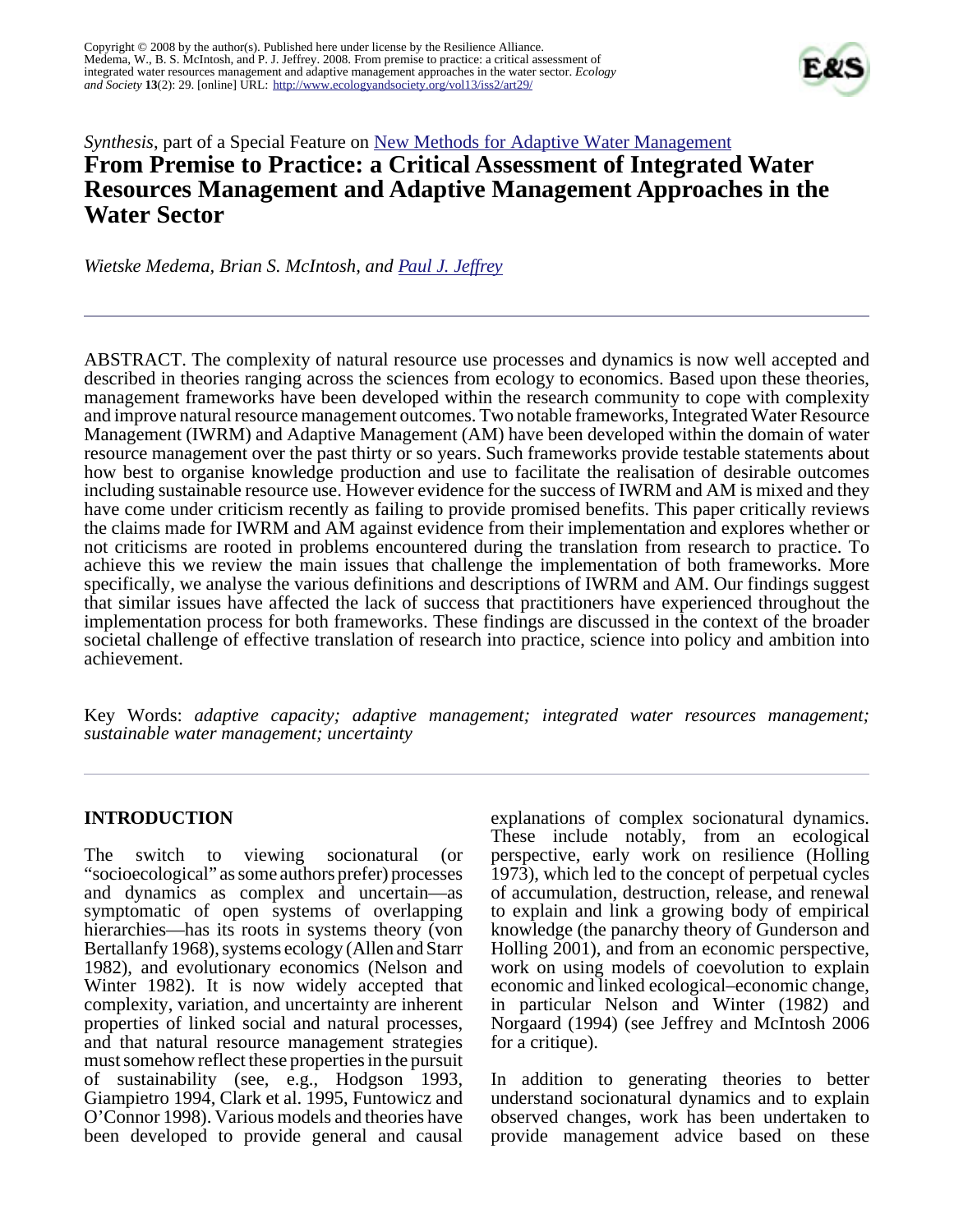theories. This work has generated what might be called management frameworks—prescriptions regarding how knowledge should be produced and used (modes of knowledge production and use) to achieve specified desirable (natural resource management) outcomes. The eventual translation of understanding into management prescription is a natural final step in scientific knowledge generation and also plays an important empirical "feedback" role in theory testing (Pickett et al. 1994), so the emergence of such frameworks for managing complexity and uncertainty in socionatural systems is not unexpected. Two specific examples of such frameworks are those termed Integrated Water Resource Management (IWRM) and Adaptive Management (AM). These frameworks will form the main focus of this paper and are introduced below.

Although management frameworks are not normally explicitly articulated as theories, they do, at root, provide guidance for interventions that generate benefit or utility and, therefore, embody testable statements about the relative effectiveness of different ways of producing and using knowledge to manage natural resources. One would expect that if a particular management framework posessed value, specified desirable outcomes would be achieved more frequently, with less effort, or to a greater extent or magnitude than would otherwise be the case. To be of value, a framework would need to (1) be based on a correct causal understanding of the (natural resource) phenomenon concerned (i.e., be based on a reliable body of scientific theory), and (2) have translated this understanding correctly into processes for producing and applying knowledge about management intervention into that phenomenon (i.e., be translated based on a sound understanding of organizational and institutional action and change). Therefore, management frameworks constitute, in principle, testable premises about how to manage a set of natural resource phenomena for the purpose of achieving specified outcomes. "Testable" in that it should be possible to empirically test the posited relationships between modes of knowledge production and natural resource domain outcomes for any framework. "Theory" in the sense that each framework will provide a conceptual system for understanding how to generate knowledge to effectively manage a particular natural resource, and for explaining the impact of different modes of knowledge production on natural resource outcomes.

Admittedly, however, no single empirical test will lead to falsification of the management framework for the relationships between modes of knowledge production, and domain outcomes will be probabilistic and potentially affected by multiple factors outside the scope of the framework, e.g., budget availability, the skills and knowledge of the people involved in implementing them, political will. This means that management frameworks cannot be considered scientific theories in a strict Popperian sense, but should still legitimately be considered theories given that the days of Popperian hegemony over scientific knowledge have long gone (Pickett et al. 1994, Williams 2001, Nowotony et al. 2001).

A final important point to note concerning management frameworks is that they are often developed within the (largely academic) research literature. This means that the community developing the framework is unlikely to be the community implementing the framework, although it must be noted that management frameworks are usually not, by virtue of their purpose, developed in complete isolation from practical realities. However, such separation can lead to a mismatch between research and management, or between research and practice, with researchers seeking to acquire rather than apply knowledge, and to produce generalizations rather than local solutions (Bosch et al. 2003).

Both IWRM and AM have multi-decade histories of development and application—IWRM from the first UNESCO International Conference on Water in 1977 and AM from the early work of Carl Walters (Walters and Hilborn 1978). Integrated water resource management is particularly concerned with pursuing what might be termed an integrationist agenda; the integrated and coordinated management of water and land as a means of balancing resource protection while meeting social and ecological needs and promoting economic development (Odendaal 2002). Adaptive management stems from the recognition that, even though interactions between people and ecosystems are inherently unpredictable (Gunderson et al. 1995), there is a need to take management action (Johnson 1999). Adaptive management is a process to cope with uncertainty in understanding centered on a learning model where natural resource "management actions are taken not only to manage, but also explicitly to learn about the processes governing the system" (Shea et al. 1998).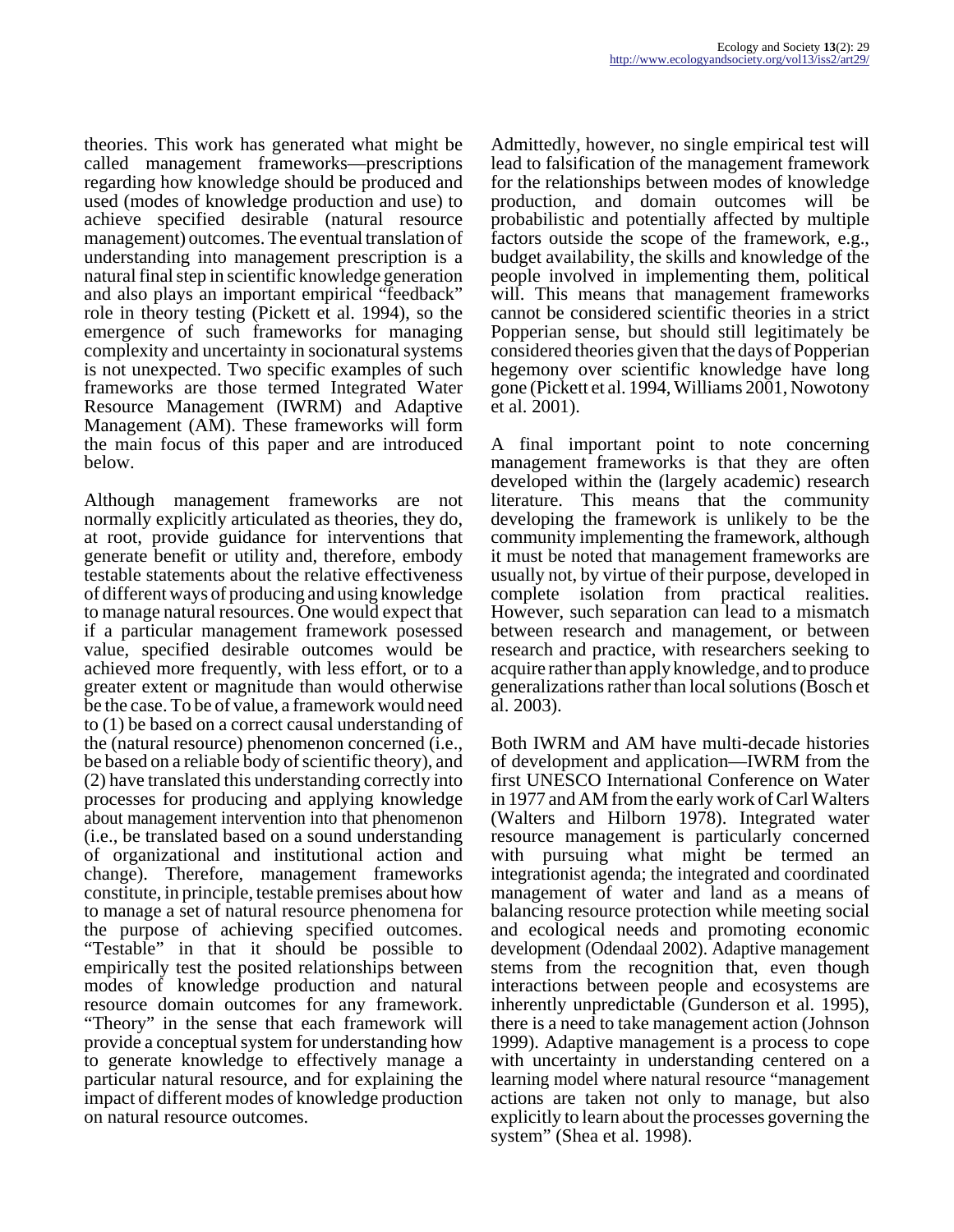Both IWRM and AM make claims about how best to organize knowledge production for sustainability in natural resource use under conditions of complexity—IWRM focusing on integration and coordination, AM focusing on handling uncertainty. In addition, both frameworks have been criticized as not living up to their ambitions, in suffering from problems in translation from research to practice. For example, Biswas (2004) has argued that the kind of institutional and organizational integration demanded by IWRM may not be possible. However, as interest continues unabated within the research literature in developing and applying both IWRM and AM to water management, there is a need to stand back and critically reflect on the success of these frameworks. The aim in doing so is to contribute to improving the way in which water resources and water use are managed by identifying the source of and solutions to problems encountered in implementing management frameworks developed on the back of scientific theory within research literature. In particular, this paper will seek to answer the following questions:

- What claims does each framework make about how best to organize knowledge production for improved natural resource outcomes?
- How is each framework supposed to operate and how have they been implemented in practice?
- To what extent does evidence from implementation support the claims made by each framework?
- To what extent are problems in realizing the benefits promised by both frameworks related to common problems of translation from research to practice rather than the theories and evidence upon which the individual frameworks were developed?

 We will proceed by reviewing, in turn, the claims, approaches to implementation, and challenges and lessons learned, first for IWRM, then for AM. We shall then synthesize our findings and draw conclusions for improving the dialogue between research and practice in the context of water management.

#### **INTEGRATED WATER RESOURCES MANAGEMENT**

## **The Goals of IWRM**

The Global Water Partnership (GWP) provides perhaps the most quoted definition of IWRM: "a process that promotes the coordinated development and management of water, land and related resources, in order to maximize the resultant economic and social welfare in an equitable manner without compromising the sustainability of vital ecosystems" (Global Water Partnership - Technical Advisory Committee (GWP-TAC) 2000). Thomas and Durham (2003) describe the concept as "a sustainable approach to water management that recognises its multidimensional character—time, space, multidiscipline and stakeholders—and the necessity to address, embrace and relate these dimensions holistically so that sustainable solutions can be brought about." One of the central aims of IWRM is to promote coordination and integration as a means of achieving more holistic water management and improving water resource sustainability (Jønch-Clausen and Fugl 2001, Braga 2001). It is this balancing of goals and views of interdependent players that separates "integrated management" from other forms of management practice (Grigg 1999), and that is a vital element of IWRM (Radif 1999).

Integrated water resource management is proposed to create a clearer link between, and better understanding of, human and ecosystem requirements and the interactions between them (Wallace et al. 2003), and to manage "people's activities in a manner that promotes sustainable development (improving livelihoods without disrupting the water cycle)" (Jonker 2002). Much like the concept of sustainability, IWRM is not an end state to be achieved, it is a continuous process of balancing and making trade-offs between different goals and views in an informed way.

The broadening of the range of actors involved in producing water resource management knowledge under IWRM resonates with the notion of the extended peer community proposed by Funtowicz and Ravetz (1994) and also with the notion of socially robust mode 2 science (science done in the context of application in problem-oriented communities) developed by Nowotony et al. (2001). Essentially, IWRM claims that, to be effective, management knowledge should be produced by a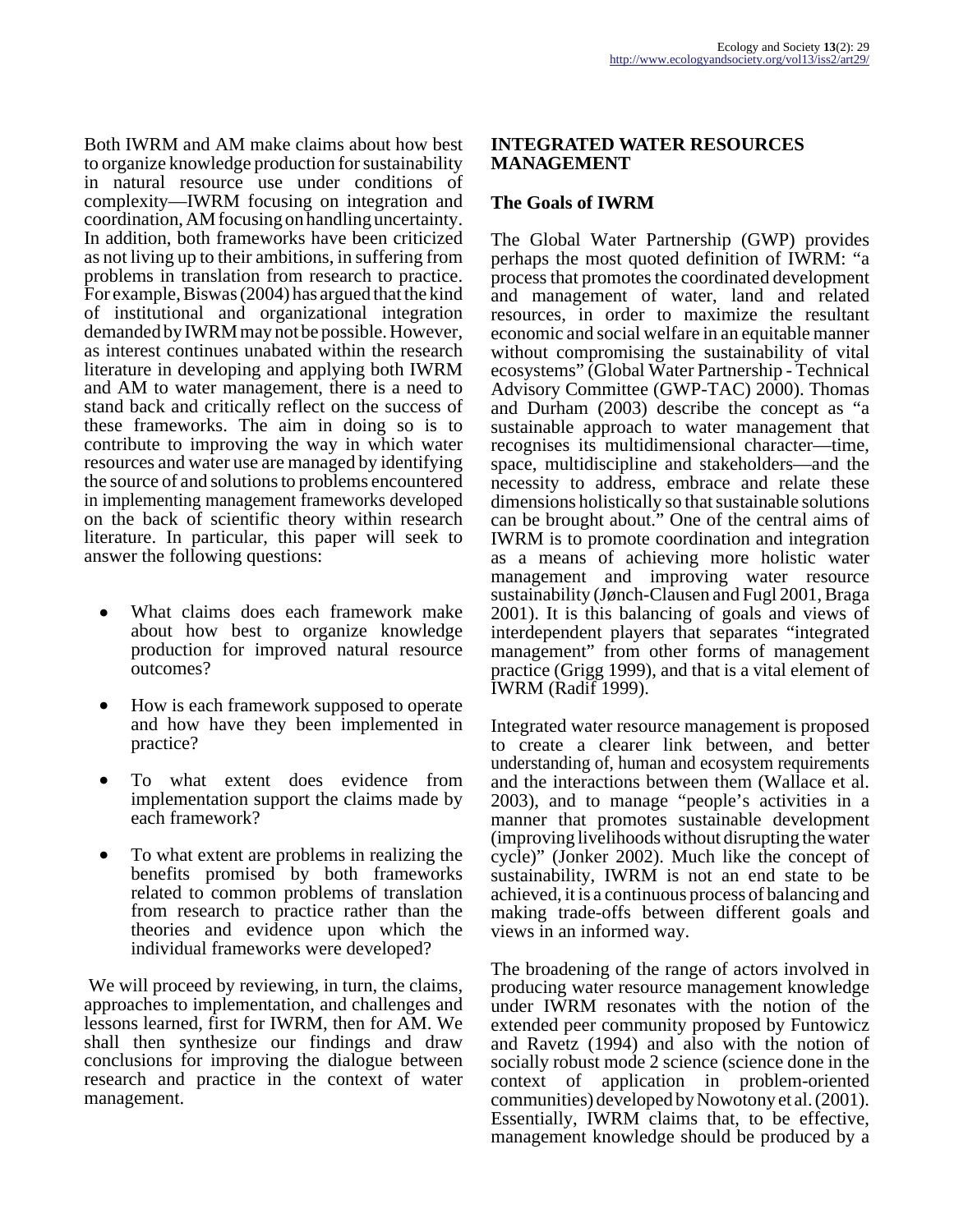range of actors in order to adequately reflect the complex web of relationships between water and land processes and their governance systems. However, it should be noted that the GWP, as prime proponents of IWRM, have added a caveat stating that different nation states will find different ways of implementing the IWRM process, be at different development stages, and therefore, will derive different benefits (GWP-TAC 2000). Although honest, such coyness could be viewed as weakening the claims made about IWRM by essentially providing a means of explaining away any failure to deliver anticipated benefits from an IWRM program as a consequence of "local conditions."

Distilled as a set of statements about how knowledge production and use should be organized and a set of testable claims about the resultant beneficial outcomes, IWRM can be described as follows.

Knowledge production and use should:

- be coordinated across water and land resources;
- involve multiple stakeholders (those responsible for and affected by management intervention);
- integrate across spatial and temporal scales;
- integrate disciplinary perspectives; and
- be holistic in character.

Integrated water resource management will:

- constitute a sustainable approach to managing water resources;
- enhance water resource sustainability;
- produce a better understanding of human– ecosystem interactions;
- maximize social and economic welfare generated from water and land resources; and
- reduce disruption to the water cycle and to aquatically dependent ecosystems.

## **How Are the Goals of IWRM to Be Achieved?**

Within the IWRM framework, there is recognition of the wide range of interacting environmental and human processes spread across a range of scales and institutions of relevance to water management (Everard and Powell 2002). There is also a recognition that sustainable use of water resources will require more than the individual or separate management of these processes. At a practical level, how is knowledge to be produced and used in such a way as to properly acknowledge the holistic, interconnected nature of water resource and use processes involved? Contemporary information about the current state of the IWRM concept and its implementation as understood by the GWP can be found in the Technical Advisory Committee (TAC) Background Paper No. 10 (GWP-TAC 2004). This document describes the "Why, What and How" of the IWRM planning processes to provide guidance on implementing IWRM. Successful implementation is seen to rely on three components (GWP-TAC 2004):

- an enabling legislative and policy environment that sets up and empowers;
- an appropriate institutional framework composed of a mixture of central—local, river-basin-specific, and public—private organizations that provides the governance arrangements for administering; and
- a set of management instruments for gathering data and information, assessing resource levels and needs, and allocating resources for use.

 These three components constitute a statement of the necessary governance conditions for the successful implementation of IWRM, but in themselves, are not sufficiently detailed or prescriptive to fully specify how to realize the claims of the framework. It could even be argued that the three components constitute a generic statement of the necessary governance conditions for implementing any natural resource management framework.

The GWP provide more detail on implementation in the form of a toolbox of good practice. Implementation of IWRM is viewed as a cyclical process often referred to as the "Integrated Water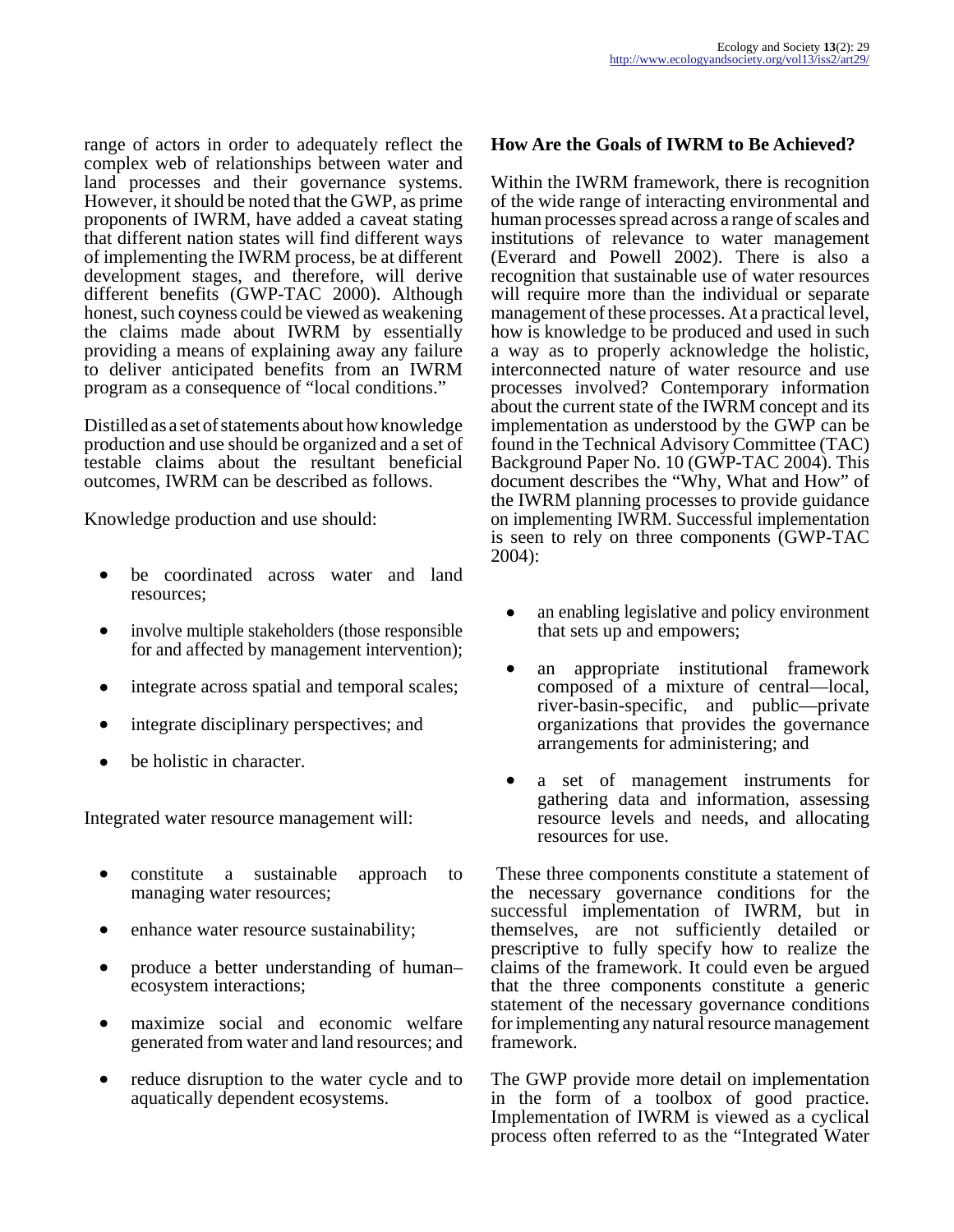Resources Management Cycle" (GWP-TAC 2004). This cycle has been described in great detail elsewhere, but in summary, follows these steps:

- **1.** recognizing the need to change by establishing the status of water resources and building commitment to reform current management practices, then;
- **2.** assessing the gaps between current management practices and those needed to resolve water resource issues, then;
- **3.** preparing a management strategy and action plan that complete the three pillars for successful IWRM implementation, and building commitment to actions, then;
- **4.** implementing the plan and monitoring and evaluating progress toward achieving goals.

 The cycle can be viewed as a modified version of a standard decision-making process model of problem formulation—option generation and selection—implementation—monitoring and evaluation, tailored to suit the IWRM context. As such, it is a interorganizational (i.e., governance) scale version of a learning process similar to the Kolb cycle (Kolb 1984) although stakeholder involvement may result in certain phases and steps in the process having to be repeated, so the steps are not necessarily sequential.

## **Evidence from IWRM Experiences**

Despite IWRM being promoted as an attractive framework by many supranational as well as national organzations, and several inquiring contributions as to the realized effectiveness of the approach (Geldof 1997, Jewitt 2002), case evidence from implementation does not yet clearly demonstrate achievement of any of the claimed beneficial outcomes (as recently noted by Varis et al. 2006), and indeed highlights a number of challenges. The following paragraphs extend Walther's (1987) assessment of IWRM by discussing implementation challenges divided into three key areas: definition, evidence, and capacity.

An agreed definition has never been established for IWRM, and the question of how it should be implemented has never been fully addressed (Odendaal 2002). Indeed, although the GWP recently called for clarification of the essential elements of IWRM to help policy makers understand the issues that need to be focused on (GWP-TAC 2000), the concept remains elusive and fuzzy (van der Zaag 2005). Going further, Jønch-Clausen and Fugl (2001) have suggested that IWRM has degenerated into a buzzword with different meanings.

But is this a problem? After all, one might expect the variety of water resource management contexts and the recognized complexity of water management issues to resist the creation of a single, usable definition for IWRM. We would argue that lack of a sufficiently unambiguous meaning is a problem. If IWRM is to be anything more than a non-specific (and, therefore, untestable) set of claims that more coordination and integration in knowledge production and use will be better for water resource management, IWRM must state what kind of coordination and integration in knowledge production and use, undertaken by what kind of institutions, when, and for what purpose should take place. It must be able to say something about the governance configurations and processes that are most suitable for integrated knowledge production and use, and therefore, the most beneficial for water management.

The fact that there is ambiguity about the IWRM concept may itself be a barrier to implementation why should there be an institutional change in water resource management if the form and benefits of integration cannot be unambiguously articulated and compared? Indeed, it remains to be seen whether it is possible for a single water management framework to be universally useful across different physical, economic, social, cultural, and legal conditions (Biswas 2004). The necessity to adapt the IWRM concept to suit different local contexts makes it very difficult to develop a generic and overall description of strategies and techniques (Jeffrey and Geary 2006), casting further doubt on the adequacy of the causal understanding of the relationships between knowledge production and water resource management outcomes covered by IWRM. Furthermore, the cross-sector, multistakeholder approach advocated by IWRM creates significant challenges that need to be met (Ohlson 1999) including, among other things, ambiguous boundaries and complex links; difficulties with objectives, alternatives, and consequences; pervasive uncertainty, and; multiple stakeholder conflict.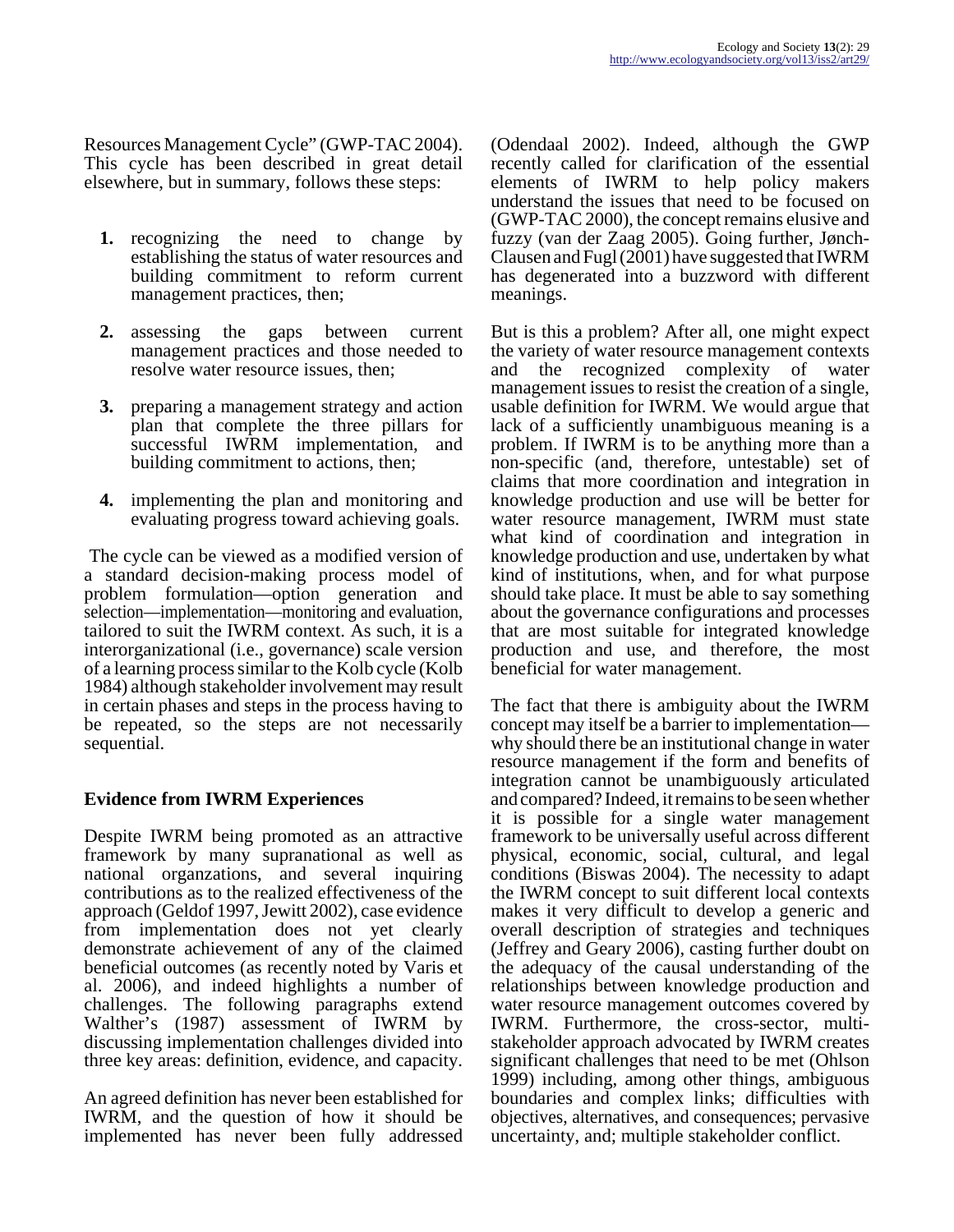On evidence, Jeffrey and Gearey (2006) argue that empirical evidence of unambiguously demonstrated benefits of IWRM is either missing or poorly reported. However, despite the difficulties of untangling the relative impact of IWRM over other aspects of implementation context, Walther (1987) analyzed three Canadian case studies to assess the success of IWRM. He concluded that the success and performance of IWRM, measured in terms of output such as formal decisions or plans, is primarily a function of the historical situation into which a project is placed, and only secondarily of its professional design. This is perhaps expected given scientific knowledge about the historically contingent nature of complex systems.

One of the main supposed benefits of using IWRM as a framework is its focus on the blending of viewpoints (Grigg 1999). In other words, IWRM provides a holistic framework to combine the contributions of users, planners, sciences, and policy makers. In a sense, however, IWRM is not holistic as it considers water to be very important, if not the most important resource. Integrated management of only one resource is, by definition, not possible because of interconnections with other resources and aspects of human activity from landuse planning through transport to regional economic development. However, managing all resources and activities in an integrated and holistic manner would seem to be a recipe for large, unmanageable, and counterproductive governance systems. To avoid this, Biswas (2004) suggests that the aim should not be to institutionally integrate the management of multiple resources, but to create collaboration, cooperation, and coordination between the existing institutions. Again, whether or not such ambitions result in benefits remains largely to be seen, but problems that can occur through a lack of integration between water and other policy sectors are recognized (see Samuels et al. 2006).

On capacity, it is acknowledged that effective water governance is necessary for the successful implementation of IWRM plans (Koudstaal et al. 1992). Thus, many of the key implementation challenges involve the establishment of suitable policies and laws, viable political institutions, workable financing arrangements, self-governing and self-supporting local systems, and a variety of other institutional arrangements that will help to mitigate this impending crisis (Grigg 1999, Wallace et al. 2003). In many countries, the principles that underlie the IWRM concept have not been

internalized into socioeconomic development policies and systems of governance. There is a lack of planning tools, management strategies, and human, institutional, and systematic capacities to meet local demand for sustainable water services under climate variability and climate change regimes. Transboundary and regional water issues bring about additional complexity in developing appropriate national responses to water resources management (Kashyap 2004).

These implementation capacity issues are attracting increasing attention from authors, many of whom echo Gilbert White's observation that "the problems of accurate analysis of inter-sectoral linkages and of achieving institutional reforms in the planning process are formidable. It would be sanguine to expect early or easy solutions." (White 1998). Perhaps the temptation of the seemingly simple integrationist agenda underlying IWRM, although attractive, should be viewed rather more sceptically.

## **ADAPTIVE MANAGEMENT**

## **The Goals of the AM Framework**

Although the origin of the AM concept lies in many different intellectual and practitioner fields, its initial presentation as a natural resource management paradigm was in the 1970s. It was developed at the International Institute for Applied Systems Analysis in Vienna to support the management of natural resources under uncertainty (Holling 1978, Walters 1986, Walters and Holling 1990, Irwin and Wigley 1993, Parma et al. 1998, Ohlson 1999, Prato 2003). Uncertainty here refers to "the situation in which the information that describes a problem under study is deficient" (Klir and Wierman 1999).

Adaptive management has been described as "an integrated, multidisciplinary and systematic approach to improving management and accommodating change by learning from the outcomes of management policies and practices" (Holling 1978). In other words, AM involves the design and implementation of management programs that offer the possibility to experiment with and compare selected policies and practices. This comparison takes place through evaluation of alternative hypotheses about the system (Holling 1978, Walters 1986, Lee 1999). These hypotheses and assumptions are translated into plans and actions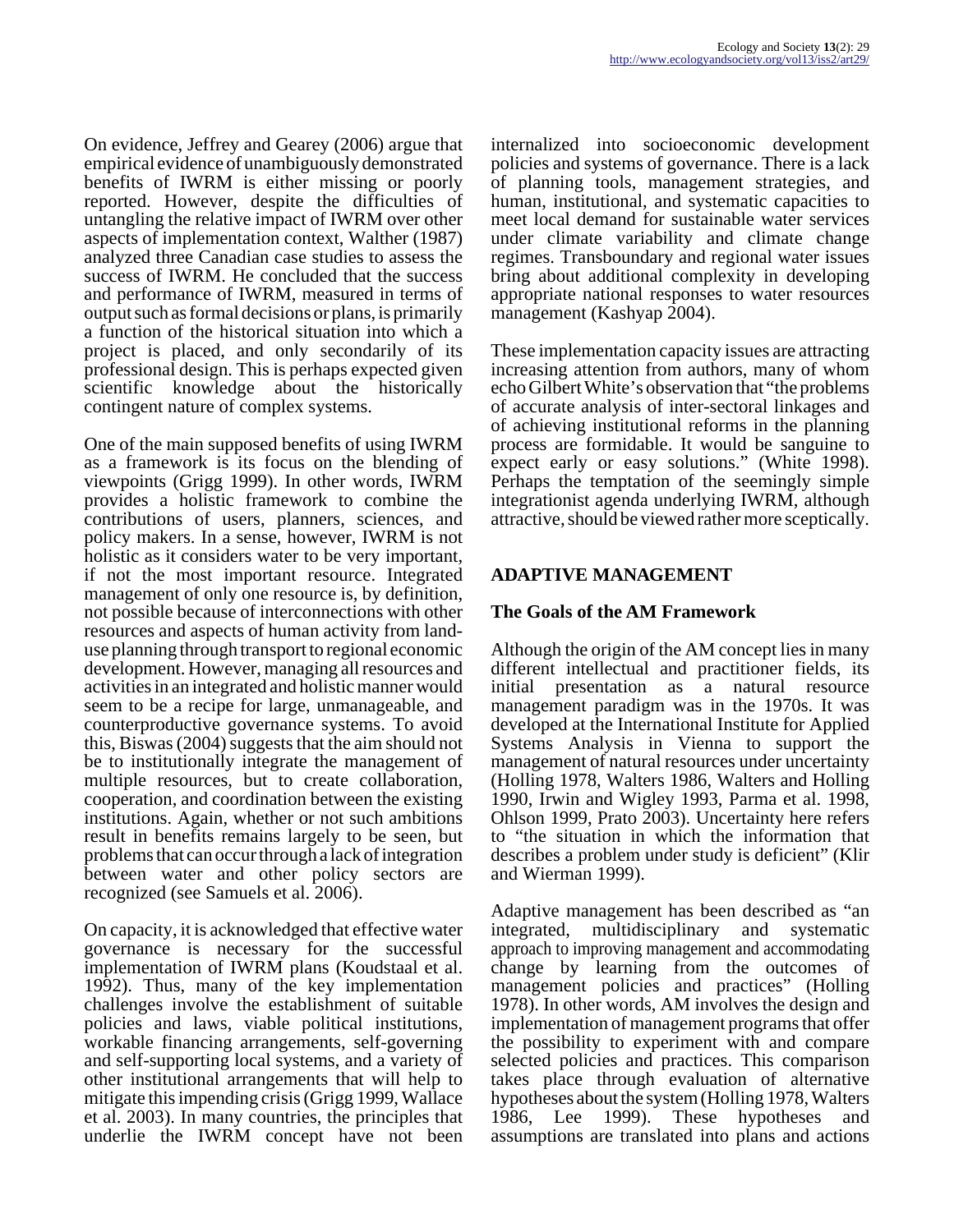that are evaluated and monitored in order to test their effect on the system. Based on these results, the hypothesis and assumptions will be adapted with the objective of improving the overall management framework. The idea is that this process is repeated to guarantee continuous improvement. In other words, a learning model applied to natural resource management, similar in ambition to good practice recommendations for IWRM implementation. Lee (1993) emphasizes the usefulness of this approach by stating "if human understanding of nature is imperfect, then human interactions with nature should be experimental." Adaptive management can be seen as a management framework that is both anticipatory and adaptive (Kay 1997).

Like IWRM, AM has been around for several decades, and like IWRM, AM has not stopped evolving as a concept. Consequently, different disciplines have different descriptions for and understandings of the AM framework (Goodin 1996, Pahl-Wostl 2002). Although the management-as-experiment concept is undisputedly at the core of how management knowledge should be produced under the AM framework, it should be noted that other meanings have been ascribed to the framework (Bormann 1998), among which the notion of integration can be found prominently, for example:

- AM integrates environmental with economic and social understanding during the design phase and after implementation (Holling 1978);
- AM is a concerted effort to integrate existing interdisciplinary experience and scientific information into dynamic models that attempt to make predictions about the impacts of alternative policies (Walters 1997);
- AM combines democratic principles, scientific analysis, education, and institutional learning to increase our understanding of ecosystem processes and the consequences of management interventions, and to improve the quality of data upon which decisions must be made (Ecological Society of America 1996).

 Unlike IWRM, AM may take a multi-organization guise, but more fundamentally, it is concerned with organizational learning whereas IWRM is

concerned with transforming governance arrangements. Distilled as a set of statements about how knowledge production and use should be organized and a set of testable claims about the resultant beneficial outcomes, AM can be described as follows.

Knowledge production and use should involve:

- making causal understanding explicit as hypotheses;
- anticipating the effects of management action;
- actively experimenting by treating management action as tests of these hypotheses;
- keeping a record of causal understanding and the outcomes of management action;
- comparing the outcomes of management action with causal understanding to learn and to adapt management action; and
- integrating disciplinary knowledge.

Following McLain and Lee (1996), Wondolleck and Yaffee (2000) and McDaniels and Gregory (2004), AM will:

- increase the pace and frequency at which policy makers and resource managers acquire knowledge about ecological relationships;
- improve the effectiveness of management decisions through the use of iterative hypothesis testing and the quality of data available;
- enhance information flows among policy makers; and
- create a shared understanding among scientists, policy makers, and managers.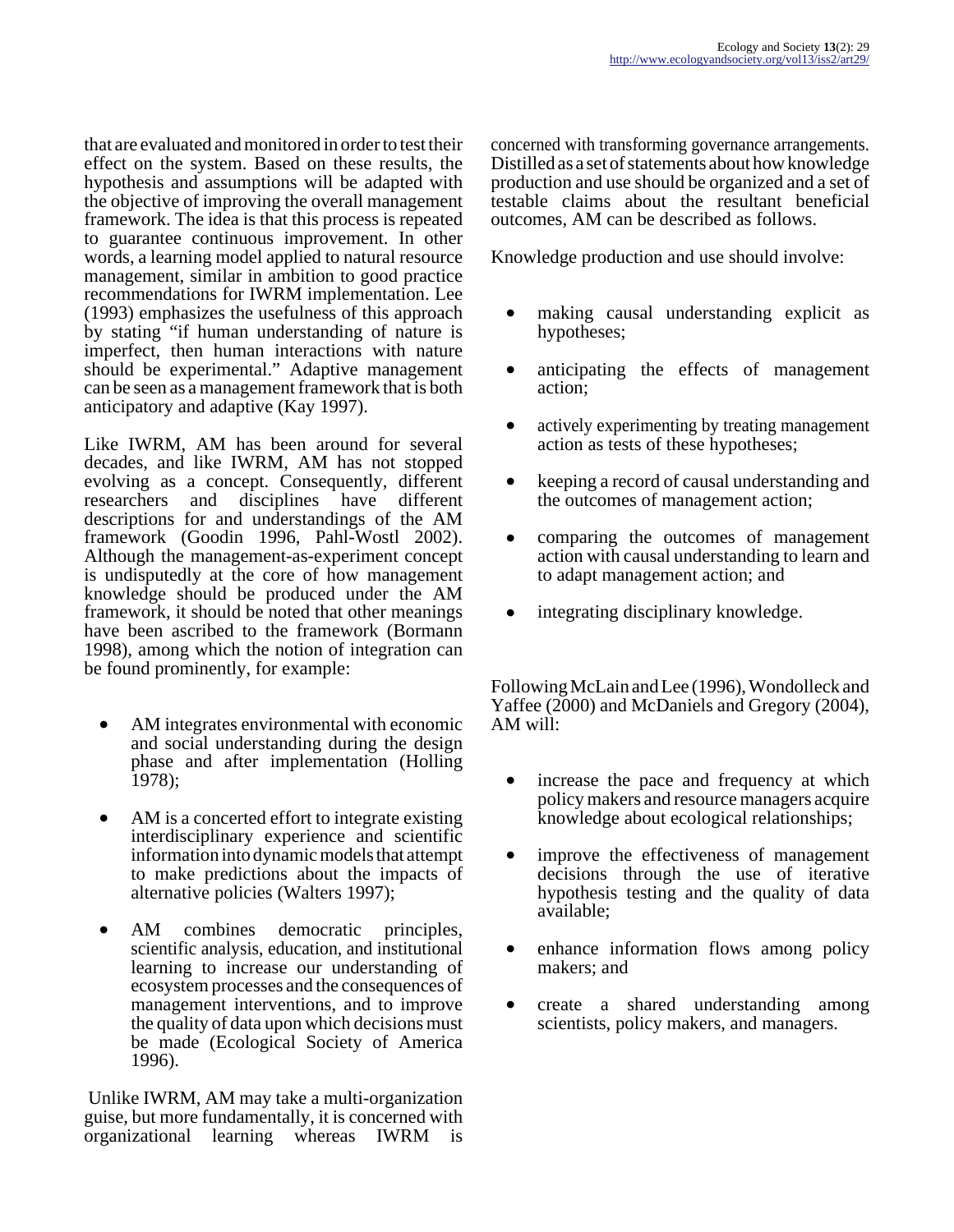#### **How Are the Goals of AM To Be Achieved?**

Often people think of AM as "learning by doing," but this simplifies and misses the essential goal of needing to experiment with complex systems to learn from them. In the process of AM, management actions are taken not only to manage, but also explicitly to learn about the processes governing the system (Shea et al. 1998). Adaptive management theory can be split into two streams: passive AM and active AM. Passive AM "formulates predictive models of ecosystem responses to management actions, bases management decisions on model predictions, and uses monitoring data to revise model parameters" (Walters and Hilborn 1978). This form of AM is non-experimental, which makes it rather simple and inexpensive to implement. However, Hurlbert (1984) and Wilhere (2002) are of the opinion that this form of AM lacks statistical validity and does not provide reliable information for decision making. Through time, the AM framework has slowly evolved from this passive form into an active form of AM, whereby experimentation is a key element for the development and evaluation of management decisions and actions (Halbert 1993). These experiments and the outcome of their implementation form a basis for determining whether a particular intervention has achieved a desired outcome. In comparison to passive AM, the active form of AM claims to provide reliable information for decision making, because experiments include replication and randomization of management actions (Lee 1993).

Active AM is supposed to offer a framework to integrate research, policy, and local practice to increase the adaptive capacity of river basins through a cyclical learning process that encompasses policy formulation, implementation, and evaluation, as well as the modification of conceptualizations based on the outcome of the policy evaluation (Holling 1978, Walters 1986, Gunderson et al. 1995, Gunderson and Holling 2001). From both institutional and ecosystem management perspectives, continuous and deliberate learning emerges as a result of this experience– knowledge–action cycle. Many researchers have emphasized the importance of stakeholder involvement throughout this process for improving the quality and perception of decisions made at each step (Dovers and Mobbs 1997, Shindler and Cheek 1999).

Various procedural descriptions of AM can be found in the literature (e.g., Bormann et al. 1993, National Research Council 2004). McLain and Lee (1996) provide a detailed procedural definition of AM as involving: identification of problems, collaborative brainstorming, model development, hypothesis testing, planning, experimentation, monitoring, evaluation, and behavioral (management action) adjustments.

#### **Evidence from AM Experiences**

Despite the appealing experimental logic of the AM approach as a tool to aid decision making in complex natural resource management domains, a number of researchers have identified different obstacles that have prevented successful implementation and limited the realization of the benefits claimed to stem from AM. Based on evidence from three case studies of AM, McLain and Lee (1996) conclude that the proposed advantages have not always been achieved. Walters (1997) goes further noting that out of the 25 major planning exercises for AM that he has participated in, only two could be considered well planned. Other initiatives have either "vanished with no visible product" or become "trapped in an apparently endless process of model development and refinement." There are clearly major difficulties in demonstrating value from AM approaches and this is reflected in the style of reporting. For example, Habron (2003) provides an engaging and information-rich account of AM experiences from a watershed in the Pacific Northwest, comparing observed challenges with those reported in other locations, but is limited to commenting on process rather than outcomes. The paucity of post-intervention evaluations of AM initiatives could be excused in the short term by the time scales involved. However, with increasing emphasis on evaluating intervention outcomes, recent years have seen several major attempts to conduct cohort studies of project experiences and results. Disappointingly, the largest of these to date (by O'Donnell and Galat [2008] on river enhancement initiatives) reports low levels of support for the AM management cycle with poor monitoring, poor use of science in practice, and poor communication of experiences characterizing the assessed schemes.

Walters (1997) made an assessment of the AM framework, in which he describes several limiting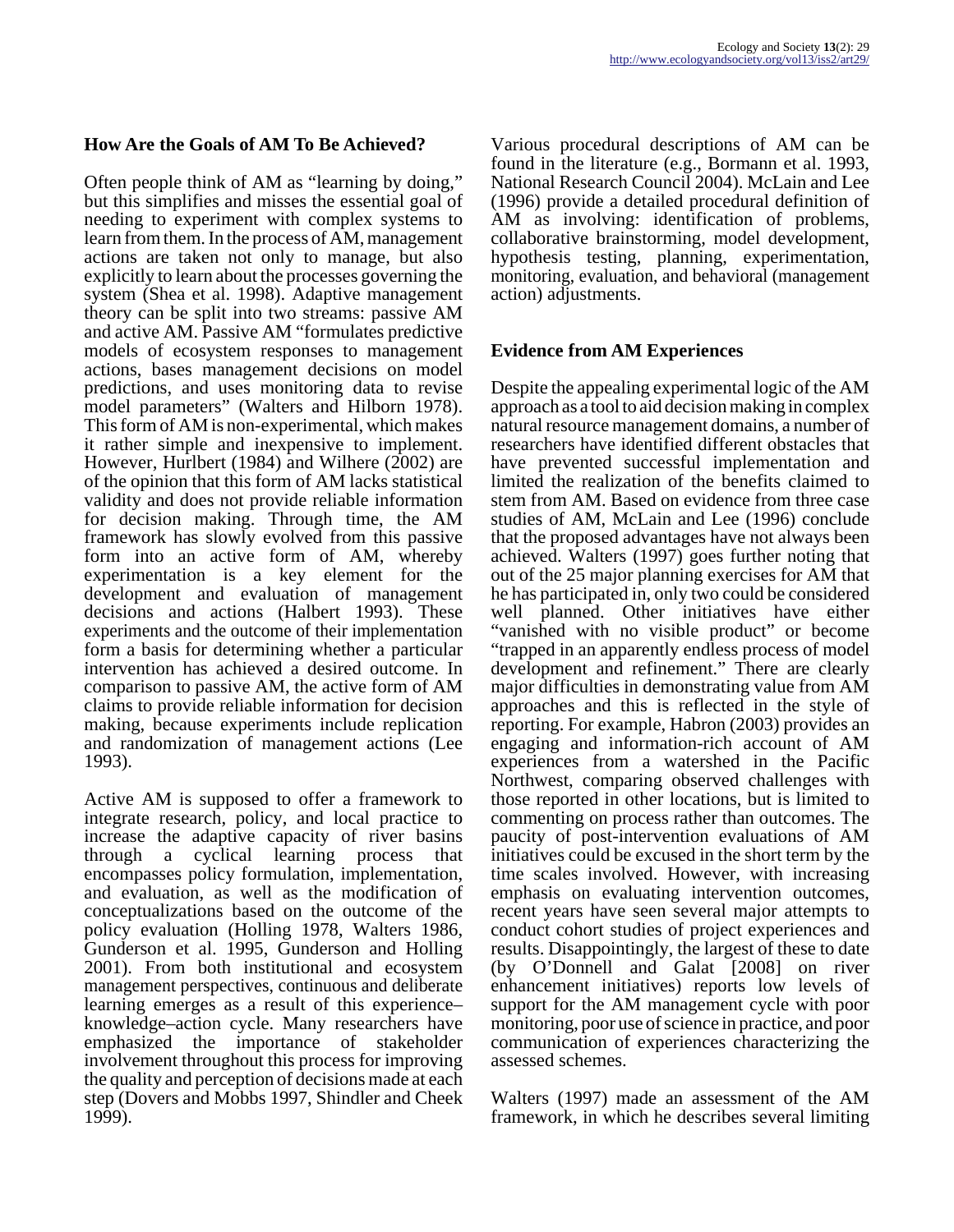factors that have affected the implementation of AM:

- **1.** a focus on perfecting models rather than field testing them;
- **2.** the expense and risk of undertaking largescale experiments;
- **3.** fear among research and management organizations that AM may undermine their credibility; and
- **4.** fundamental conflicts among diverse stakeholders about ecological values.

 Walters' (1997) assessment resonates with the conclusions of Lee (1993) who found that the following factors inhibited implementation and realization of claimed AM benefits:

- **1.** the high costs of information gathering and monitoring;
- **2.** resistance from managers who fear increased transparency;
- **3.** political risk due to the uncertainty of future benefits;
- **4.** difficulties in acquiring stable funding for experiments; and
- **5.** fear of failure.

 The factors identified by both Walters (1997) and Lee (1993) are largely related to the capacity and willingness of organizations to implement AM rather than their fundamental ability to do so. A significant element of organizational reticence to implement AM appears to be related to the support of other stakeholders. Learning is information and resource intensive, and requires the active participation of many stakeholders who need to maintain a commitment to the learning process throughout (Margoluis and Salafsky 1998, Lee 1999). Stakeholders may view AM and its experiments as too time consuming, complex, costly, and ecologically and economically risky, and therefore, be unwilling to accept experiments (and their financial cost) without understanding the consequences.

In addition, long-term sources of funding are crucial for the AM approach. Although Holling (1978) is of the opinion that the AM concept will support management even if there is a lack of sound scientific knowledge for action, other authors disagree, stating that implementing AM requires major investment in research, monitoring, and modeling to test alternative hypotheses about sustainable use and management of the natural resources (Smith and Walters 1981, Hilborn et al. 1995, Walters and Green 1997, Prato 2003). Some evidence for the utility associated with such longerterm effort is forthcoming from New Zealand where a successful species recovery program has been closely linked with an AM approach (Armstrong et al. 2007).

Beyond the institutional, AM implementation has also faced a number of technical challenges including a limited understanding of how to apply AM and difficulties in translating results from sitelevel projects to whole river systems (Levine 2004). And even where AM has been implemented, the transition from model development to experimentation has been found to be difficult (Walters and Green 1997). Although it is important to have a clear vision or model of the system during implementation of an AM procedure (Walters 1986), Lee (1999) has argued that the objective for AM should be the learning itself and not so much the development of tools that can help to support this learning process. The failure to strive for and implement actively adaptive experiments by resource management organizations has been noted and attributed to a number of reasons including there being (1) little or no flexibility in the institutional system, (2) little or no resilience in key components of the ecological system, and (3) technical challenges with designing experiments (Gunderson 1999).

So, there appear to be a number of largely institutional and organizational reasons why the AM framework has not been universally successfully translated from research into practice and we would emphasize that comment on the relatively small number of reported successful applications is not restricted to this contribution (see, for example, Gregory et al. 2006). Other recent critiques have suggested that the promise of AM cannot be realized unless the approach is recognized as a radical departure from established ways of managing natural resources (Allan et al. 2008). In this regard, AM shares much with IWRM—is there something in common with the nature of management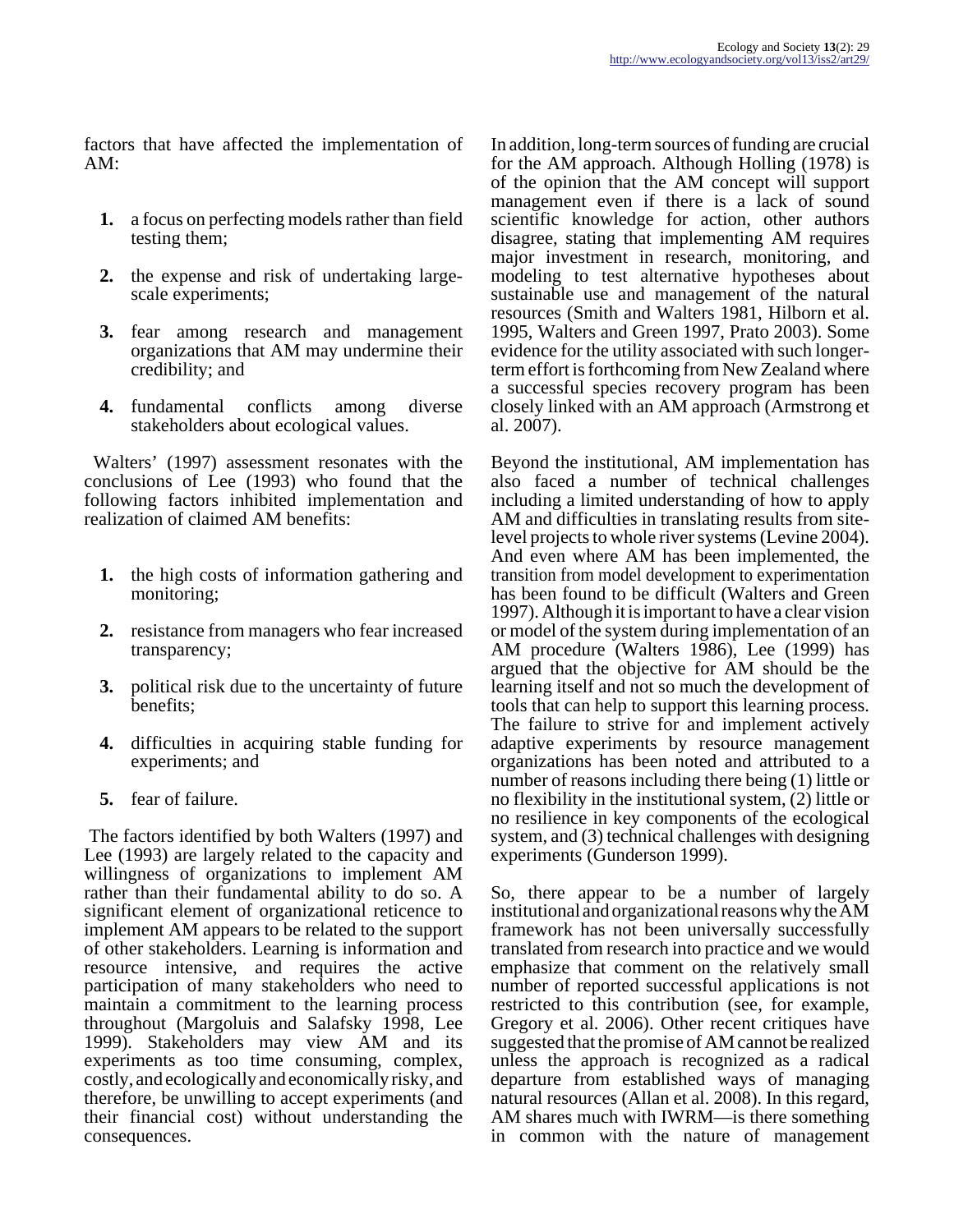frameworks as testable theories developed within the (largely academic) research community that might explain these common difficulties?

#### **DISCUSSION AND CONCLUSIONS**

Before trying to determine whether there are common causes behind the research–practice gap of both approaches, it will be useful to compare and contrast the two approaches. Table 1 describes IWRM and AM in terms of the types of problems they address, the nature of their approach, who is primarily involved in each, how their goals are to be realized, what they generate, and what characterizes good practice for each.

Integrated water resource management is primarily concerned with reform of water governance arrangements whereas AM is primarily concerned with the reform of responsible authorities, although this may involve stakeholder participation or coordination with other agencies. Integrated water resource management is concerned with changing the way in which water is managed by, in one sense, reformulating the problem or re-bounding the "system" of concern. Adaptive management is concerned with changing the way in which responsible authorities view and undertake management action to focus on learning as a key way of combatting uncertainty and promoting adaptivity. In this regard, IWRM and AM are both focused on and require some degree of institutional reform—from changing some management processes to potentially establishing entirely new organizations.

Each approach could inform change agendas at different scales, but there is also a difference with regard to their degree of prescription. As a call for reform of governance, IWRM is less detailed in its prescription than AM, which is a call for reform of organizational process. Reforming entire governance systems is a significant and costly task and one that requires as necessary preconditions a robust statement of failure in existing arrangements and an as-yet unknown causal theory of governance arrangements and natural resource management outcomes. It is not clear from the literature that sufficient "failures analysis" has been undertaken to show that existing water resource issues are a direct consequence of the way in which current governance operates. Such a lack of a sound case for reform could well be an underlying barrier to

implementation. After all, why should governance be reformed if no sound case has been made? Such a case would need to be made on a country-bycountry, possibly even region-by-region, basis.

Reforming organizational processes is also a significant and costly task for the organization(s) concerned, but on a lesser scale compared with the reforms called for by IWRM. The implementation challenges here are related to a combination of additional cost, a lack of failures analysis, and political risk. Organizations operating an AM regime may be less cost effective over the short and medium terms than they would be otherwise. To the authors' knowledge, no cost data have been published for organizations to assess the implications of moving to an AM regime, or whether AM is still shown to be as equally attractive once the cost of implementation is factored in.

In addition, as with governance reform there is a lack of rigorous analysis showing that current (management) processes are a cause of water resource problems. It is difficult to untangle the causes of water resource management problems, but part of the claim made by proponents of AM is that management would be improved (i.e., issues prevented or solved) if an AM approach was adopted. This claim implies that current management processes are at least partly to blame. But, as with IWRM, no robust analysis of this claimed failure has been undertaken at a sufficiently detailed (i.e., organization-specific) level. Combine this lack of a sufficiently robust critique of incumbent governance arrangements with the inherent political risks involved in explicitly making management "experiments" and the implementation challenges for AM become easier to understand.

We conclude that both IWRM and AM face many hurdles to their successful transfer from premise into practice. Table 2 expounds four types of barriers common to both approaches.

The fact that both approaches share a common set of barriers is not, we argue, the result of a serendipitous alignment of contemporary processes or phenomena that serve to resist change. There is perhaps a wider, underlying problem: that of translating generic, science-based management concepts and frameworks into practice. Evidence from other management stables not allied with the field of natural resources management provides no small measure of confirmation for this position. For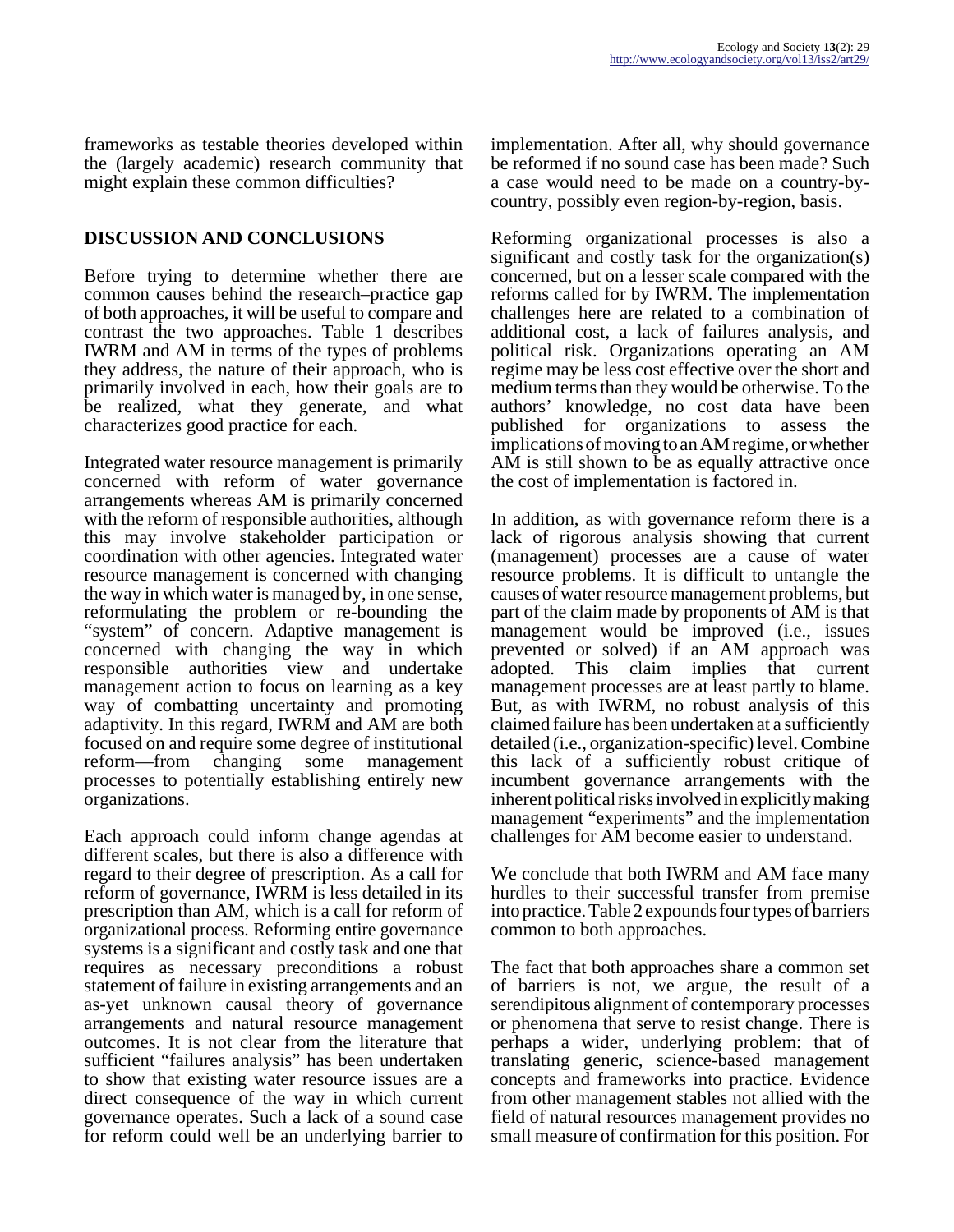|  |  |  |  | Table 1. Comparison of IWRM and AM approaches to water resource management |
|--|--|--|--|----------------------------------------------------------------------------|
|  |  |  |  |                                                                            |

|             | Addresses problems<br>that $\dots$                                                                                                                                 | Is $a \dots$                                                                                                          | Involves                                                                                                   | Is achieved<br>by $\ldots$                                                                                  | Generates                                                                            | Good examples are<br>characterized by                                                                                                                       |
|-------------|--------------------------------------------------------------------------------------------------------------------------------------------------------------------|-----------------------------------------------------------------------------------------------------------------------|------------------------------------------------------------------------------------------------------------|-------------------------------------------------------------------------------------------------------------|--------------------------------------------------------------------------------------|-------------------------------------------------------------------------------------------------------------------------------------------------------------|
| <b>IWRM</b> | are seen to be<br>the fault of<br>fractured planning<br>and a lack of<br>appreciation for<br>the connectivity<br>of processes                                      | call for joint<br>governance                                                                                          | multiple<br>organizations<br>and stakehol-<br>ders operating system (plan-<br>across sectors<br>and scales | reform of<br>the existing<br>governance<br>ning, manag-<br>ement, and<br>communication<br>processes)        | coordinated<br>and integrated<br>sets of resource<br>management plans<br>and actions | strong political<br>commitment to<br>reform and to inter-<br>organizational, cross-<br>sectoral management                                                  |
| AM          | "Big Science"<br>and "Command"<br>and Control"<br>approaches have<br>failed to<br>effectively solve,<br>and that<br>determinism does<br>not adequately<br>describe | theory about<br>effective manag-<br>ement of natural<br>resources, and a<br>process for<br>organizational<br>learning | responsible  engaging<br>authorities with in a program<br>support from<br>eholders                         | of active<br>different stak- learning about oration and<br>natural resource learning<br>dynamics and<br>use | a style of<br>management that<br>emphasizes expl-                                    | a combination of<br>hypothesis formulation,<br>action, and<br>analytical reflection<br>on the outcomes of<br>management with<br>the emphasis on<br>learning |

example, in his 1984 assessment of the state of organizational science, John Miner found little evidence of a correlation between organizational scholars' ratings of the importance of a theory, its use, and its estimated validity (Miner 1984). A more recent revision of the field has noted little progress in the translation of theory into practice and identified "paradigmatic fragmentation" as a contributing factor (Schwartz et al. 2007). The operational research (OR) profession also engages in regular deliberation on the epistemological status, practical use, and perceived utility of its contributions. Indeed, there are strong parallels in the nature of debates within the OR and IWRM/AM communities; negotiating an underpinning rationale for the utility of models, theories, and approaches (see Holling (1998) and Baumann (2000) for an example from AM and Connell (2001) and Ormerod (2001) for OR).

The gap between concept, claim, and reality may be too wide for implementation to bridge at least with regard to the way in which such concepts are currently formulated and pushed out toward practice. Scientific management frameworks perhaps ought to be viewed as theories, subject to

normal processes and standards of empirical and conceptual scrutiny. They should not be left viewed as they currently are—partially supported sets of claims about the relationships between organizational and governance arrangements for producing and using knowledge, and desirable resource management outcomes.

Certainly the barriers relating to institutional reform should not be underestimated. Integrating land and water planning is an agenda also pursued separately within the explicit IWRM and AM literature (Geerlings and Stead 2003, Slater et al. 2004, Carter et al. 2005). In a recent detailed analysis of the process and institutional issues involved in better integrating land-use and water-supply planning in the United Kingdom, Samuels et al. (2006) identify a series of problems to be overcome. These include difficulties associated with the sheer number and range of stakeholders involved; a lack of established and integrated planning processes within and between sectors; differences in planning and regulatory process time scales, and; high levels of uncertainty within and between different planning and regulatory processes. Although they provide a series of recommendations for land-use planners to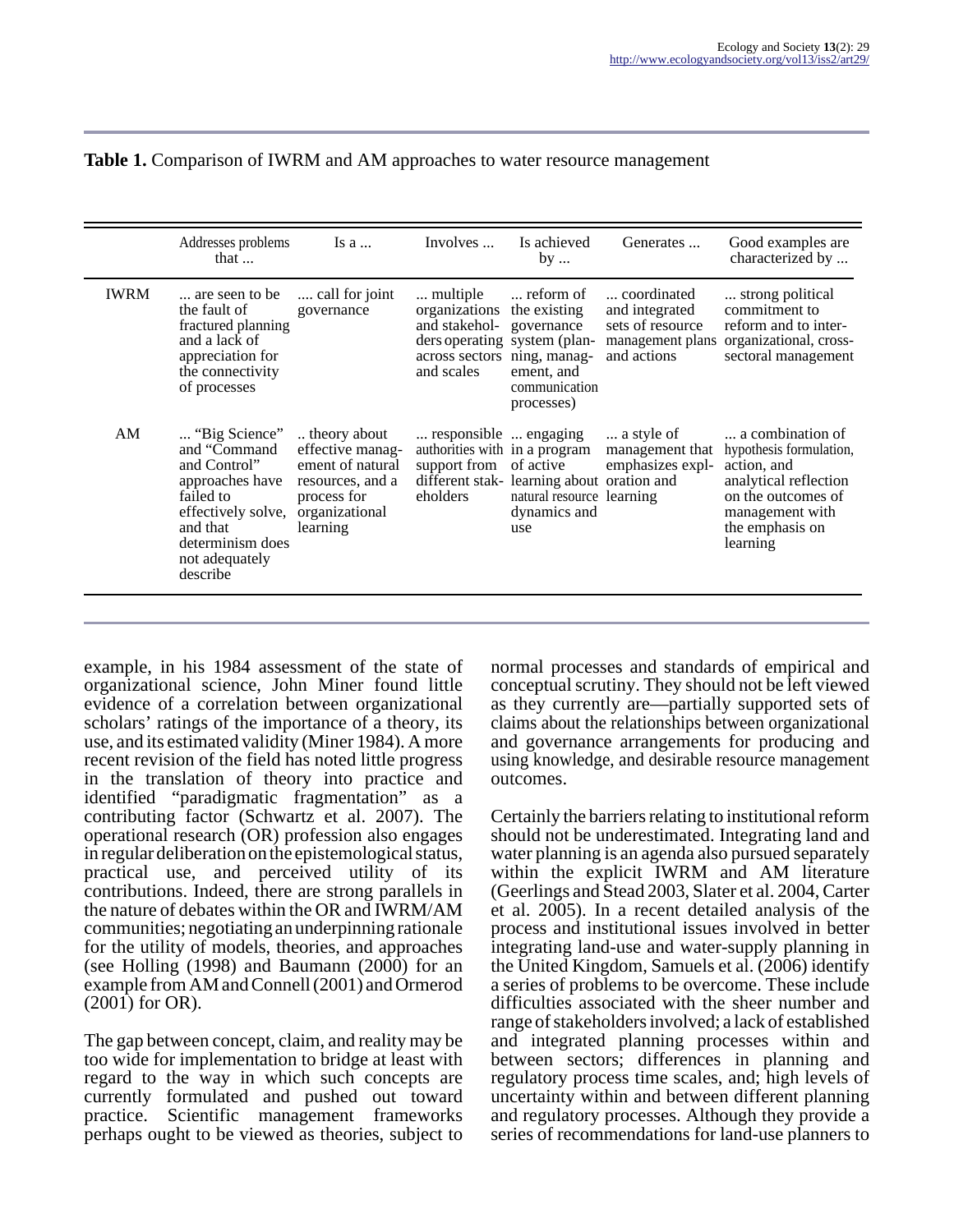# **Table 2.** Major barriers to the implementation of IWRM and AM concepts

| <b>Barrier</b> | <b>IWRM</b>                                                                                                                                                                                                                                                                                                                                                                                                                                                                                                                                                                                                                                                                                                                                                                                                  | AM                                                                                                                                                                                                                                                                                                                                                                                                                                                                                                                                                                                                                                                                                                                                                                                                        | Research agenda                                                                                                                                                                                                                                                                                                                                                                                                |
|----------------|--------------------------------------------------------------------------------------------------------------------------------------------------------------------------------------------------------------------------------------------------------------------------------------------------------------------------------------------------------------------------------------------------------------------------------------------------------------------------------------------------------------------------------------------------------------------------------------------------------------------------------------------------------------------------------------------------------------------------------------------------------------------------------------------------------------|-----------------------------------------------------------------------------------------------------------------------------------------------------------------------------------------------------------------------------------------------------------------------------------------------------------------------------------------------------------------------------------------------------------------------------------------------------------------------------------------------------------------------------------------------------------------------------------------------------------------------------------------------------------------------------------------------------------------------------------------------------------------------------------------------------------|----------------------------------------------------------------------------------------------------------------------------------------------------------------------------------------------------------------------------------------------------------------------------------------------------------------------------------------------------------------------------------------------------------------|
| tional         | Institu- Effective water governance is crucial for It is said that institutional challenges<br>the implementation of IWRM plans.<br>Problems in management and<br>governance go beyond mere technical<br>challenges; in the case of IWRM,<br>institutional reform is needed: correct<br>policies, viable political institutions,<br>workable financing arrangements, self-<br>governing and self-supporting local<br>systems, etc. Institutions are rooted in a<br>centralized structure with fragmented<br>subsectoral approaches to water<br>management, and often local institutions<br>lack the capacity. Awareness and<br>priority of water issues at the political<br>level is, in many cases, limited. Also<br>information and data to support sound<br>management of water are generally<br>lacking. | may be the key barriers to<br>implementation of AM, and that AM<br>may be a tool for enhancing<br>institutional effectiveness. Social<br>dynamics and institutional rigidity may<br>complicate the implementation of the<br>AM approach. Learning is information<br>intensive and requires the active<br>participation of many stakeholders,<br>who need to maintain a commitment to<br>the learning process throughout. Sound<br>adaptive water management relies on<br>functioning institutions that are<br>designed to accommodate changes and<br>new information. This institutional<br>base is crucial for sustainable water<br>resources management and<br>development. Also, a long-term source<br>of funding is crucial for the AM<br>approach, which should include all<br>steps of the process. | What institutional and<br>governance structures and<br>processes are needed to<br>successfully implement IWRM<br>or AM? Are they practically<br>feasible? What would be<br>required to change from<br>existing structures and<br>processes? And, importantly,<br>why should political leaders<br>embark upon a potentially<br>radical overhaul of<br>management practices?                                     |
| nce of         | Evide- The necessity of adapting the IWRM<br>concept to suit different local contexts<br>success does not allow for a generic, complete<br>description of strategies and techniques.<br>In practice, the IWRM concept has not<br>structurally demonstrated its ability to<br>increase the sustainability of water<br>resources management. Empirical<br>evidence is either missing or poorly<br>reported. It will be important to identify<br>the essential elements for IWRM, while<br>avoiding rigid prescriptions and<br>allowing for vast differences among<br>countries.                                                                                                                                                                                                                                | AM is a form of systems analysis that<br>includes and performs many feedbacks<br>between sectors, rather than narrow<br>technical analysis, and uses conceptual<br>qualitative modeling rather than formal<br>quantitative modeling. The drawback<br>of this soft approach is that it is not<br>easily reportable or demonstrable<br>because it does not provide quantitative<br>results. Also, the AM approach has<br>merged into a more generic process,<br>which could jeopardize the intended<br>flexibility of the approach. It is<br>important here to identify short-term<br>strategies in the face of long-term<br>uncertainty.                                                                                                                                                                   | How can evidence be gathered<br>to show that management<br>frameworks like IWRM or AM<br>are successful? Gathering<br>evidence to show the value of<br>implementing these approaches<br>may be a necessary<br>prerequisite to convincing<br>political leaders to instigate<br>institutional and governance<br>reform. However, existing<br>evidence is not                                                     |
| ion            | Ambi- The most used definition of IWRM by<br>guity of the GWP gives very limited practical<br>definit-guidance to present and future water<br>management practices. Besides the<br>GWP definition, there are several other<br>definitions that all differ from each other<br>in one or more facets or dimensions.<br>Ambiguity of definition further<br>compounds difficulties in demonstrating<br>success.                                                                                                                                                                                                                                                                                                                                                                                                  | A reason for failure to achieve<br>widespread adoptation and a rather<br>modest success when adopted is the<br>failure to define what exactly is meant<br>by AM, and how it should be<br>implemented. The AM concept has<br>multiple and often ambiguous<br>definitions. Resource managers may<br>not understand what AM is and how<br>they can apply it in practice.                                                                                                                                                                                                                                                                                                                                                                                                                                     | What exactly is IWRM? What<br>exactly is AM? The literature<br>contains incomplete,<br>ambiguous, and sometimes<br>even contradictory definitions,<br>partly because of the thrust for<br>genericity behind both<br>approaches. Is such diversity of<br>understanding a strength, a<br>weakness, or a necessity given<br>the wide range of social,<br>economic, and environmental<br>contexts that IWRM and AM |

are supposed to benefit?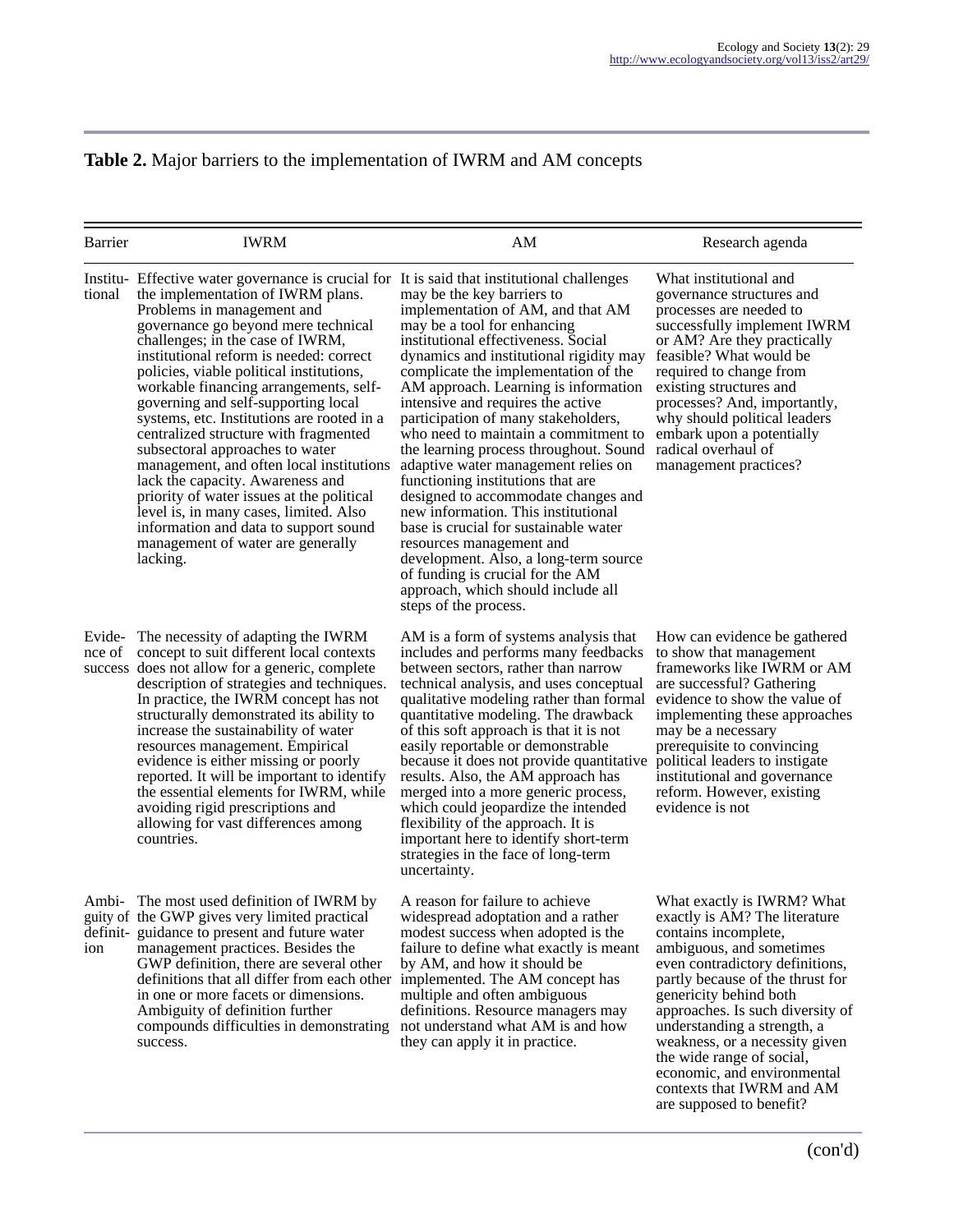|  | Comp-IWRM takes into account relationships<br>lexity, and dynamic interactions between<br>cost, a- human and natural systems, land and<br>nd risk water systems, and key stakeholder<br>agencies and groups. This<br>interconnectedness on different scales<br>and levels makes it very complex to<br>translate the IWRM concept into<br>practice. Management problems end up<br>with ambiguous boundaries and<br>complex links with other problems;<br>goals, alternatives, and consequences<br>that are not well defined or understood;<br>pervasive uncertainty that may not be<br>quantifiable; and iterative management<br>that involves conflict and negotiation<br>among multiple stakeholders with<br>divergent interests and values. | Stakeholders may view experimental<br>management as too time consuming,<br>complex, and costly, and more<br>ecologically and economically risky.<br>They may be unwilling to accept<br>experiments without knowing the<br>consequences. AM is considered<br>difficult to initiate and sustain, and<br>unlikely to be affordable in many<br>instances. AM is likely to be costly and<br>slow in many situations, so those<br>involved in stewardship should<br>thoroughly consider whether this<br>approach is worthwhile in all cases.<br>New information must be collected and<br>processed by management actors to<br>draw meaningful conclusions and<br>implement appropriate action.<br>Providing such information is a<br>difficult, costly task. | How are the lessons of<br>complexity science to be<br>communicated to stakeholders,<br>and how do we formulate<br>convincing arguments about<br>the roles of uncertainty, sub-<br>optimality, and diversity. What<br>kinds of financial,<br>administrative, and social<br>relationships best support<br>IWRM and AM approaches. |
|--|-----------------------------------------------------------------------------------------------------------------------------------------------------------------------------------------------------------------------------------------------------------------------------------------------------------------------------------------------------------------------------------------------------------------------------------------------------------------------------------------------------------------------------------------------------------------------------------------------------------------------------------------------------------------------------------------------------------------------------------------------|--------------------------------------------------------------------------------------------------------------------------------------------------------------------------------------------------------------------------------------------------------------------------------------------------------------------------------------------------------------------------------------------------------------------------------------------------------------------------------------------------------------------------------------------------------------------------------------------------------------------------------------------------------------------------------------------------------------------------------------------------------|---------------------------------------------------------------------------------------------------------------------------------------------------------------------------------------------------------------------------------------------------------------------------------------------------------------------------------|
|--|-----------------------------------------------------------------------------------------------------------------------------------------------------------------------------------------------------------------------------------------------------------------------------------------------------------------------------------------------------------------------------------------------------------------------------------------------------------------------------------------------------------------------------------------------------------------------------------------------------------------------------------------------------------------------------------------------------------------------------------------------|--------------------------------------------------------------------------------------------------------------------------------------------------------------------------------------------------------------------------------------------------------------------------------------------------------------------------------------------------------------------------------------------------------------------------------------------------------------------------------------------------------------------------------------------------------------------------------------------------------------------------------------------------------------------------------------------------------------------------------------------------------|---------------------------------------------------------------------------------------------------------------------------------------------------------------------------------------------------------------------------------------------------------------------------------------------------------------------------------|

better take water (resources and networked supply) and wastewater issues into account and vice versa, the scale of institutional reform required for integration to be implemented is significant.

If IWRM and AM are to be implemented successfully, we believe the road will be long and difficult and must start with constructing a clear case for reform. This cannot be achieved through positing a general argument that emphasizes the benefits of either approach—specific failures and problems must be identified, and relative costs and benefits of comparable alternative approaches to the various stakeholders involved assessed. Frameworks must themselves become viewed as testable theories and revised or abandoned as evidence dictates. Such a challenge is clearly problematic in the case of AM where the testing of theories is itself an integral element of the approach, raising the specter of viewing theory testing as (one component of) a theory to be tested: a recursive dilemma or an invitation to expound and strengthen the AM framework?

We must not, however, fall into the trap of thinking that a lack of extensive evidence for success is, of itself, indicative of failure. Those engaged through IWRM processes recognize the potential value of inter-institutional and cross-sectoral assessment and planning, whereas those engaged through AM processes clearly welcome wider stakeholder involvement and the liberty that results from being able to explore rather than optimize. These are

positive features of practice that are perhaps poorly described by theory. However, we would suggest that, as these frameworks move from infancy into adolescence, they will encounter a more inquisitive and skeptical community of practitioners, less willing to pursue promise and more eager to demand evidence. Innovative, cost-effective, and long-term evaluation studies are urgently needed in this context and the research community should perhaps be more active in lobbying research funders to commit longer-term support to groups wishing to appraise the comparative value of strategic water management approaches.

*Responses to this article can be read online at: <http://www.ecologyandsociety.org/vol13/iss2/art29/responses/>*

## **Acknowledgments:**

*The research on which this article is based was supported by the European Commission through the NeWater project (Contract No 511179 GOCE). We would like to thank our colleagues within the project for the many fruitful discussions and debates that helped shape the thinking behind the paper.*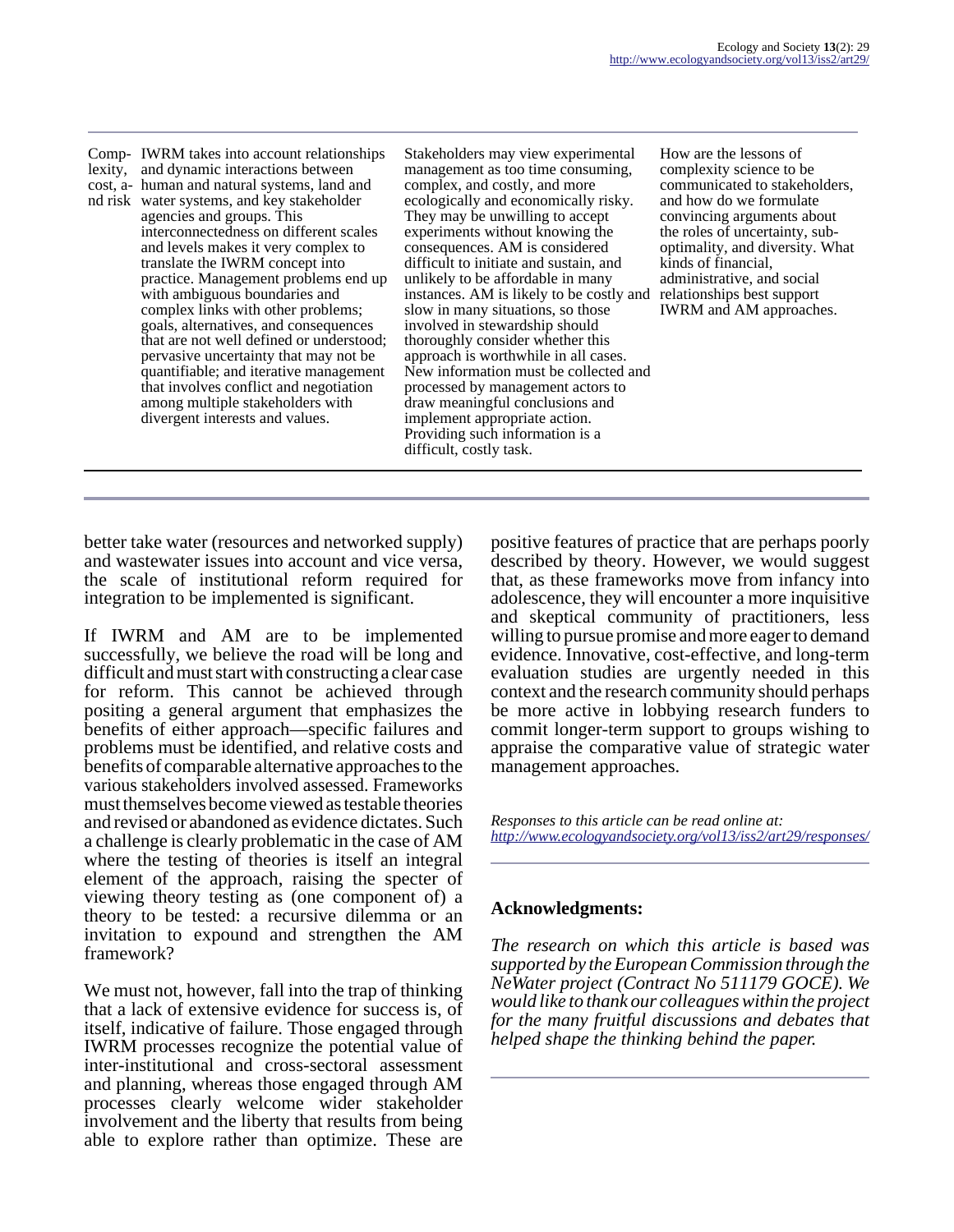## **LITERATURE CITED**

**Allan, C., A. Curtis, G. Stankey, and B. Shindler.** 2008. Adaptive management and watersheds: a social science perspective. *Journal of the American Water Resources Association* **44**(1):166–174.

**Allen, T. F. H., and T. B. Starr.** 1982. *Hierarchy: perspectives for ecological complexity.* University Chicago Press, Chicago, Illinois, USA.

**Armstrong, D. P., I. Castro, R. Griffiths.** 2007. Using adaptive management to determine requirements of re-introduced populations: the case of the New Zealand hihi. *Journal of Applied Ecology* **44**(5):953–962.

**Baumann, M.** 2000. On nature, models, and simplicity. *Conservation Ecology* **4**(2): r4. [online] [online] URL: [http://www.ecologyandsociety.org/vol4/](http://www.ecologyandsociety.org/vol4/iss2/resp4/) [iss2/resp4/](http://www.ecologyandsociety.org/vol4/iss2/resp4/).

**Biswas, A. K.** 2004. Integrated water resources management: a reassessment: a water forum contribution. *Water International* **29**(2):248–256.

**Bosch, O. J. H., A. H. Ross, and R. J. S. Beeton.** 2003. Integrating science and management through collaborative learning and better information management. *Systems Research and Behavioural Science* **20**:107–118.

**Bormann, B. T.** 1998. Ecosystem sustainability through adaptive management research. USDA Forest Service, Pacific Northwest Research Station, Corvallis, Oregon, USA. [online] URL: [http://www.](http://www.fs.fed.us/eco/s27pre.htm) [fs.fed.us/eco/s27pre.htm.](http://www.fs.fed.us/eco/s27pre.htm)

**Bormann B. T., P. G. Cunningham, M. H. Brookes, V. W. Manning, and M. W. Collopy.** 1993. Adaptive ecosystem management in the Pacific Northwest. General Technical Report PNW-GTR-341. USDA Forestry Service, Pacific Northwest Research Station, Corvallis, Oregon, USA.

**Braga, B. P. F.** 2001. Integrated urban water resources management: a challenge into the 21st century. *International Journal of Water Resources Development* **17**(4):581–599.

**Carter, N., R. D. Kreutzwiser, and R. C. de Loe.** 2005. Closing the circle: linking land use planning and water management at the local level. *Land Use Policy* **22**:115–127.

**Clark, N., F. Perez-Trejo, and P. M. Allen.** 1995. *Evolutionary dynamics and sustainable development: a systems approach.* Edward Elgar, Cheltenham, UK.

**Connell, N. A. D.** 2001. Evaluating soft OR: some reflections on an apparently "unsuccessful" implementation using a soft systems methodology (SSM) based approach. *Journal of the Operational Research Society* **52**(2):150–160.

**Dovers, S. R., and C. D. Mobbs.** 1997. An alluring prospect? Ecology, and the requirements of adaptive management. Chapter 4 *in Frontiers in ecology: building the links.* Proceedings, Conference of the Ecological Society of Australia 1–3 October 1997, Charles Sturt University. Elsevier Science, Oxford, UK.

**Ecological Society of America.** 1996. The report of the Ecological Society of America. Committee on the scientific basis for ecosystem management. *Ecological Applications* **6**(3):665–691.

**Everard, M., and A. Powell.** 2002. Rivers as living systems. *Aquatic Conservation: Marine and Freshwater Ecosystems* **12**:329–337.

**Funtowicz, S., and M. O'Connor.** 1998. The passage from entropy to thermodynamic indeterminacy: a social and science epistemology for sustainability. Pages 257–286 *in* K. Mayumi and J. M.Gowdy, editors. *Bioeconomics and sustainability: essays in honor of Nicholas Georgescu-Rogen.* Edward Elgar, Cheltenham, UK.

**Functowicz, S. O., and J. Ravetz.** 1994. Uncertainty, complexity and post-normal science. *Environmental Toxicology and Chemistry* **13/12**:1881– 1885.

**Geerlings, H., and D. Stead.** 2003. The integration of land-use planning, transport and environment in European policy and research. *Transport Policy* **10**:187–196.

**Geldof, G. D.** 1997. Coping with uncertainties in integrated urban water management. *Water Science and Technology* **36**(8–9):265–269.

**Giampietro, M.** 1994. Using hierarchy theory to explore the concept of sustainable development. *Futures* **26**(6):616–625.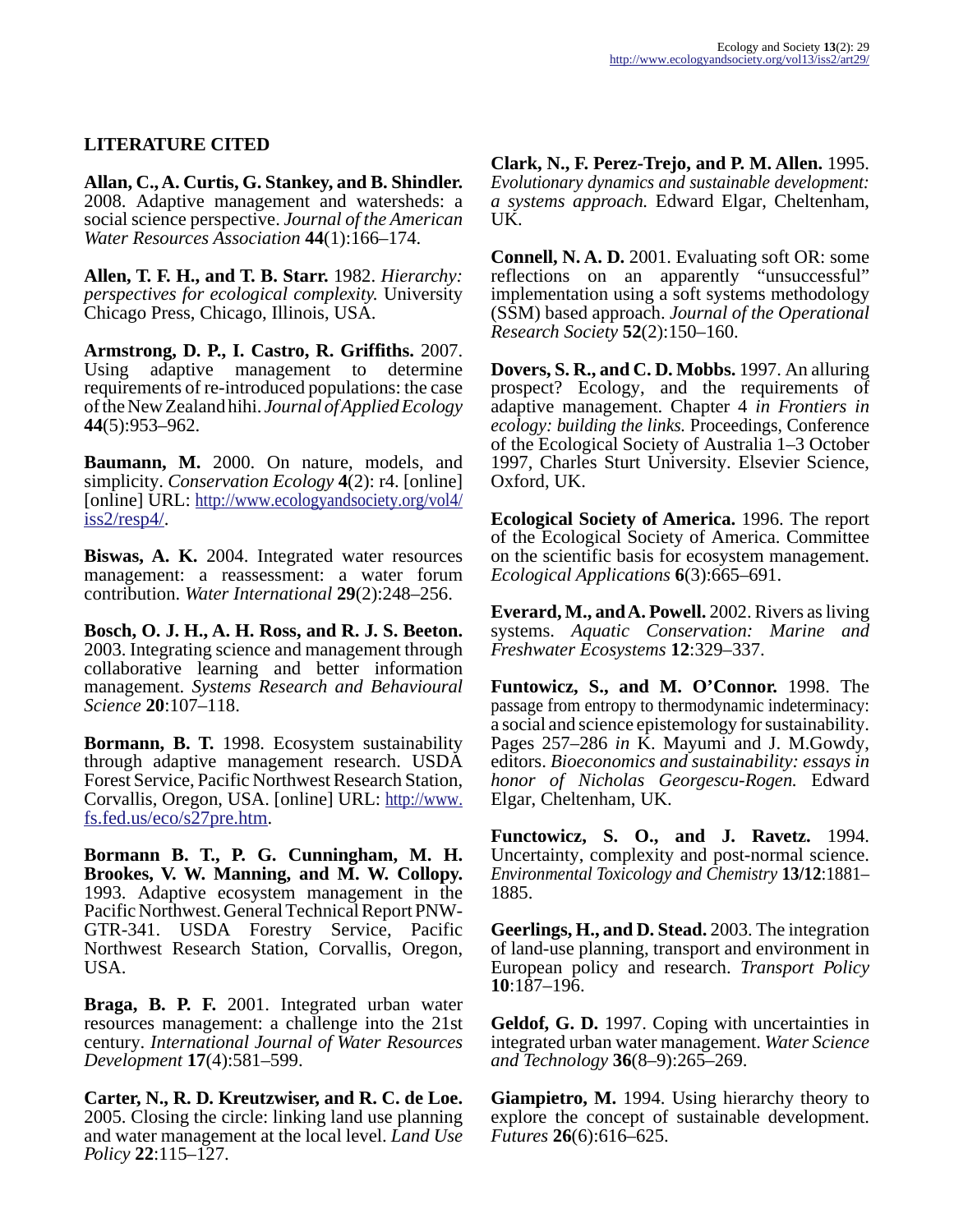**Global Water Partnership – Technical Advisory Committee (GWP-TAC).** 2000. *Integrated water resources management.* TAC Background Paper No. 4. GWP, Stockholm, Sweden.

**———.** 2004. *Integrated water resources management (IWRM) and water efficiency plans by 2005. Why, what and how?* TAC Background Papers No. 10. GWP, Stockholm, Sweden.

**Goodin, R. E., editor.** 1996. *The theory of institutional design.* Cambridge University Press, Cambridge, UK.

**Gregory, R., L. Failing, and P. Higgins.** 2006. Adaptive management and environmental decision making: a case study application to water use planning. *Ecological Economics* **58**(2):434–447.

**Grigg, N. S.** 1999. Integrated water resources management: who should lead, who should pay? *Journal of American Water Resources Association* **35**(3):527–534.

**Gunderson, L.** 1999. Resilience, flexibility and adaptive management—antidotes for spurious certitude? *Conservation Ecology* **3**(1): 7. [online] URL: [http://www.ecologyandsociety.org/vol3/iss1/](http://www.ecologyandsociety.org/vol3/iss1/art7) [art7](http://www.ecologyandsociety.org/vol3/iss1/art7)

**Gunderson, L., and C. S. Holling.** 2001. *Panarchy: understanding transformations in human and natural systems.* Island Press, Washington, D.C., USA.

**Gunderson, L. H., C. S. Holling, and S. S. Light.** 1995. *Barriers and bridges to the renewal of ecosystems and institution.* Columbia University, New York, New York, USA.

**Habron, G.** 2003. Role of adaptive management in watershed councils. *Environmental Management* **31**:29–41.

**Halbert, C.** 1993. How adaptive is adaptive management? Implementing adaptive management in Washington State and British Columbia. *Reviews in Fisheries Science* **1**:261–263.

**Hilborn, R., C. J. Walters, and D. Ludwig.** 1995. Sustainable exploitation of renewable resources. *Annual Review of Ecology and Systematics* **26**:45– 67.

**Hodgson, G.** 1993. Why the problem of reductionism in biology has implications for economics. *World Futures* **37**:69–90.

**Holling, C. S.** 1973. Resilience and stability of ecological systems. *Annual Review of Ecology and Systematics* **4**:1–23.

**Holling, C. S.** 1978. *Adaptive environmental assessment and management*. Wiley, Chichester, UK.

**Holling, C. S.** 1998. Two cultures of ecology. *Conservation Ecology* [online] 2(2): 4. [online] URL: [http://www.ecologyandsociety.org/vol2/iss2/](http://www.ecologyandsociety.org/vol2/iss2/art4/) [art4/.](http://www.ecologyandsociety.org/vol2/iss2/art4/)

**Hurlbert, S. H.** 1984. Pseudoreplication and the design of ecological field experiments. *Ecological Monographs* **54**:157–211.

**Irwin, L. L., and T. B. Wigley.** 1993. Toward an experimental basis for protected forest wildlife. *Ecological Applications* **3**:213–217.

**Jeffrey, P., and M. Gearey.** 2006. Integrated water resources management: lost on the road from ambition to realisation? *Water Science and Technology* **53**(1):1–8.

**Jeffrey, P., and B. S. McIntosh.** 2006. Description, diagnosis, prescription: evaluating the application of co-evolutionary models to sustainability and natural resource management, *Environmental Conservation* **33**(4):281–293.

**Jewitt, G.** 2002. Can integrated water resources management sustain the provision of ecosystem goods and services? *Physics and Chemistry of the Earth* **27**(11–22):887–895.

**Johnson, B. J.** 1999. The role of adaptive management as an operational approach for resource management agencies. *Conservation Ecology* **3**(2): 8.. [online] URL: [http://www.ecolog](http://www.ecologyandsociety.org/vol3/iss2/art8) [yandsociety.org/vol3/iss2/art8.](http://www.ecologyandsociety.org/vol3/iss2/art8)

**Jønch-Clausen, T., and J. Fugl.** 2001. Firming up the conceptual basis of integrated water resources management. *International Journal of Water Resources Development* **17**(4):501–511.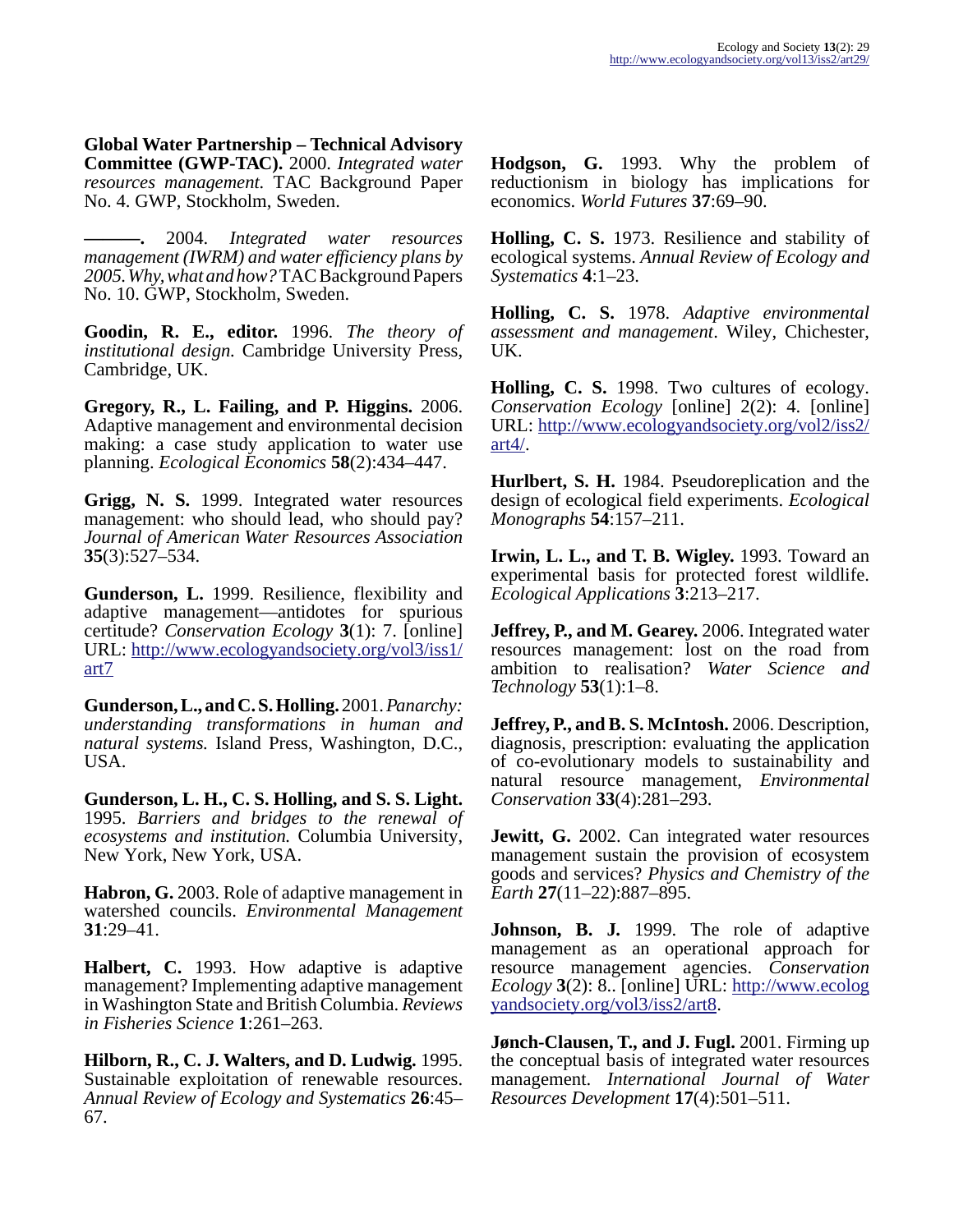**Jonker, L.** 2002. Integrated water resources management: theory, practice, cases. *Physics and Chemistry of the Earth* **27**:719–720.

**Kashyap, A.** 2004. Water governance: learning by developing adaptive capacity to incorporate climate variability and change. *Water Science and Technology: a Journal of the International Association on Water Pollution Research* **49**  $(7):141-146.$ 

**Kay, J.** 1997. The ecosystem approach: ecosystems as complex systems. Pages 69–98 *in* T. Murray and G. Gallopinn, editors. *Proceedings of the First International Workshop of the CIAT-Guelph Project "Integrated Conceptual Framework for Tropical Agroecosystem Research Based on Complex Systems Theories."* Centro Internacional de Agricultura Tropical, Cali, Colombia.

**Klir, G. J., and M. J. Wierman.** 1999. *Uncertaintybased information. Elements of a generalised information theory.* Second corrected edition. Physica-Verlag, Heidelberg, Germany.

**Kolb, D. A.** 1984. *Experiential learning.* Prentice-Hall, Upper Saddle River, New Jersey, USA.

**Koudstaal, R., F. R. Rijsberman, and H. Savenije.** 1992. Water and sustainable development. *Natural Resources Forum* **16**(4):277–290.

**Lee, K. N.** 1993. *Compass and gyroscope: integrating science and politics for the environment.* Island Press, Washington, D.C., USA.

**Lee, K. N.** 1999. Appraising adaptive management. *Conservation Ecology* **3**(2): 3. [online] URL: [http:/](http://www.ecologyandsociety.org/vol3/iss2/art3/) [/www.ecologyandsociety.org/vol3/iss2/art3/.](http://www.ecologyandsociety.org/vol3/iss2/art3/)

**Levine, J.** 2004. *Adaptive management in river restoration: theory vs. practice in western North America.* Water Resources Center Archives, University of California, Multi-Campus Research Unit, Riverside, California, USA. [online] URL: <http://repositories.cdlib.org/wrca/restoration/levine>

**Margoluis, R., and N. Salafsky.** 1998. *Measures of success: designing, managing, and monitoring conservation and development projects.* Island Press, Washington, D.C., USA.

**McConnaha, W. E., and P. J. Pacquet.** 1996. Adaptive strategies for the management of ecosystems: the Columbia River experience. *American Fisheries Society Symposium* **16**:410– 421.

**McDaniels, T. L., and R. Gregory.** 2004. Learning as an objective within a structured risk management decision process. *Environmental Science and Technology* **38**(7):1921–1926.

**McLain, R. J., and R. G. Lee.** 1996. Adaptive management: promises and pitfalls. *Environmental Management* **20**:437–448.

**Miner, J. B.** 1984. The validity and usefulness of theories in an emerging organizational science. *Academy of Management Review* **9**(2):296–306.

**National Research Council (NRC).** 2004. Adaptive management for water resources planning. Panel on Adaptive Management for Resource Stewardship, Committee to Assess the U. S. Army Corps of Engineers Methods of Analysis and Peer Review for Water Resources Project Planning, Water Science and Technology Board, Ocean Studies Board, Division on Earth and Life Studies. National Academies Press, Washington D. C., USA. [online] URL: [http://www.nap.edu/catalo](http://www.nap.edu/catalog/10972.html) [g/10972.html](http://www.nap.edu/catalog/10972.html).

**Nelson R. R., and S. G. Winter, editors.** 1982. *An evolutionary theory of economic change.* Belknap Press of Harvard University Press, Cambridge, Massachusetts, USA.

**Norgaard, R. B.** 1994. *Development betrayed: the end of progress and a coevolutionary revisioning of the future.* Routledge, New York, New York, USA.

**Nowotony, H., P. Scott, and M. Gibbons.** 2001. *Re-thinking science; knowledge and the public in an age of uncertainty.* Polity Press, Cambridge, UK.

**Odendaal, P. E.** 2002. *Integrated water resources management (IWRM), with special reference to sustainable urban water management.* Conference and Exhibition on Integrated Environmental Management in South Africa (CEMSA) 2002, Johannesburg, South Africa.

**O'Donnell, T. K., and D. L. Galat.** 2008. Evaluating success criteria and project monitoring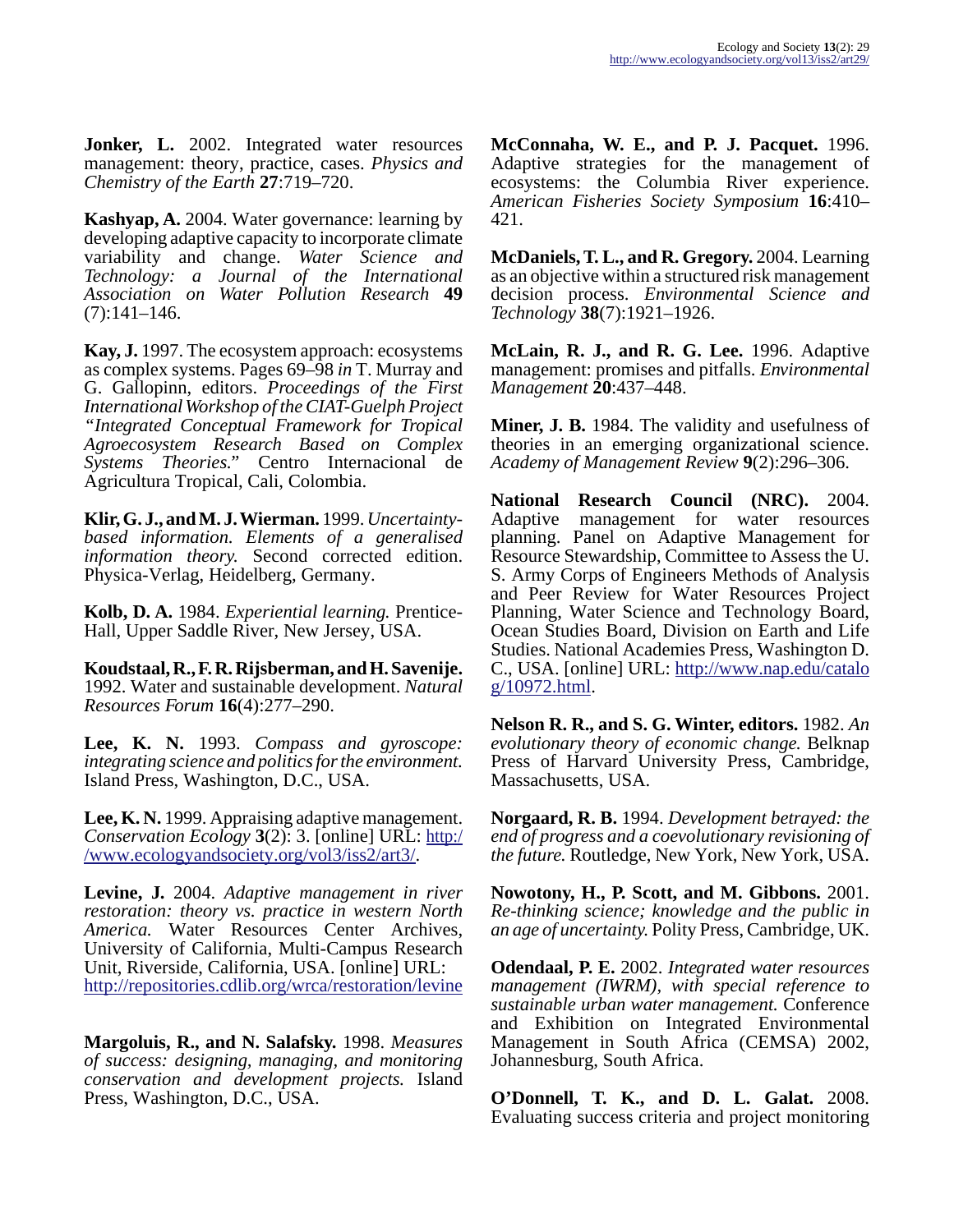in river enhancement within an adaptive management framework. *Environmental Management* **41**(1):90–105.

**Ohlson, D. W.** 1999. Exploring the application of adaptive management and decision analysis to integrated watershed management. Thesis, University of British Columbia, Vancouver, British Columbia, Canada.

**Ormerod, R. J.** 2001. Viewpoint: the success and failure of methodologies—a comment on Connell (2001): Evaluating soft OR. *Journal of the Operational Research Society* **52**(10):1176–1179.

**Pahl-Wostl, C.** 2002. Towards sustainability in the water sector—the importance of human actors and processes of social learning. *Aquatic Sciences* **64**:394– 411.

 **Parma, A. M., and the NCEAS Working Group on Population Management.** 1998. What can adaptive management do for our fish, forest, food, and biodiversity. *Integrative Biology* **1**:16–26.

**Pickett, S. T. A., J. Kolasa, and G. C. Jones.** 1994. *Ecological understanding, the nature of theory and the theory of nature.* Academic Press, San Diego, California, USA.

**Prato, T.** 2003. Adaptive management of large rivers with special reference to the Missouri River. *Journal of the American Water Resources Association* **39**(4):935–946.

**Radif, A. A.** 1999. Integrated water resources management (IWRM): an approach to face the challenges of the next century and to avert future crises. *Desalination* **124**:145–153.

**Samuels, P., B. Woods, C. Hutchings, J. Felgate, and P. Mobs.** 2006. *Sustainable water management in land-use planning.* Construction Industry Research and Information Association (CIRIA), London, UK.

**Schwarz, G. M., S. Clegg , T. G. Cummings , L. Donaldson, and J. B. Miner.** 2007. We see dead people? The state of organization science. *Journal of Management Inquiry* **16**(4):300–317.

**Shea, K., and the NCEAS Working Group on Population Management.** 1998. Management of populations in conservation, harvesting, and control. *Trends in Ecology and Evolution* **13**:371– 375.

**Shindler, B., and K. A. Cheek.** 1999. Integrating citizens in adaptive management: a propositional analysis. *Conservation Ecology* **3**(9). [online] URL: [http://www.ecologyandsociety.org/vol3/iss1/art9.](http://www.ecologyandsociety.org/vol3/iss1/art9)

**Slater, S., S. Marvin, and M. Newsom.** 2004. Land use planning and the water sector. *Town and Country Planning Review* **65**:375–397.

**Smith, A. D. M., and C. J. Walters.** 1981. Adaptive management of stock recruitment systems. *Canadian Journal of Fisheries and Aquatic Sciences* **38**:690–703.

**Thomas, J., and B. Durham.** 2003. Integrated water resource management: looking at the whole picture. *Desalination* **156**(1–3):21–28.

**van der Zaag, P.** 2005. Integrated water resources management: relevant concept or irrelevant buzzword? A capacity building and research agenda for Southern Africa. *Physics and Chemistry of the Earth* **30**:867–871.

**Varis, O., M. Kummu, M. Keskinen, J. Sarkkula, J. Koponen, U. Heinonen, and K. Makkonen.** 2006. Integrated water resources management on the Tonle Sap Lake, Cambodia. *Water Science and Technology: Water Supply* **6**(5):51–58.

**von Bertalanffy, L.** 1968. *General system theory. Foundations, development, applications.* George Braziller, New York, New York, USA.

**Wallace, J. S., M. C. Acreman, and C. A. Sullivan.** 2003. The sharing of water between society and ecosystems: from conflict to catchment-based comanagement. *Philosophical Transactions of the Royal Society of London, Series B, Biological Sciences* **358**(1440):2011–2026.

**Walters, C.** 1986. *Adaptive management of renewable resources.* Macmillan and Co., New York, New York, USA.

**Walters, C. J.** 1997. Challenges in adaptive management of riparian and coastal ecosystems. *Conservation Ecology***1**(2): 1. [online] URL: [http://](http://www.ecologyandsociety.org/vol1/iss2/art1/) [www.ecologyandsociety.org/vol1/iss2/art1/](http://www.ecologyandsociety.org/vol1/iss2/art1/).